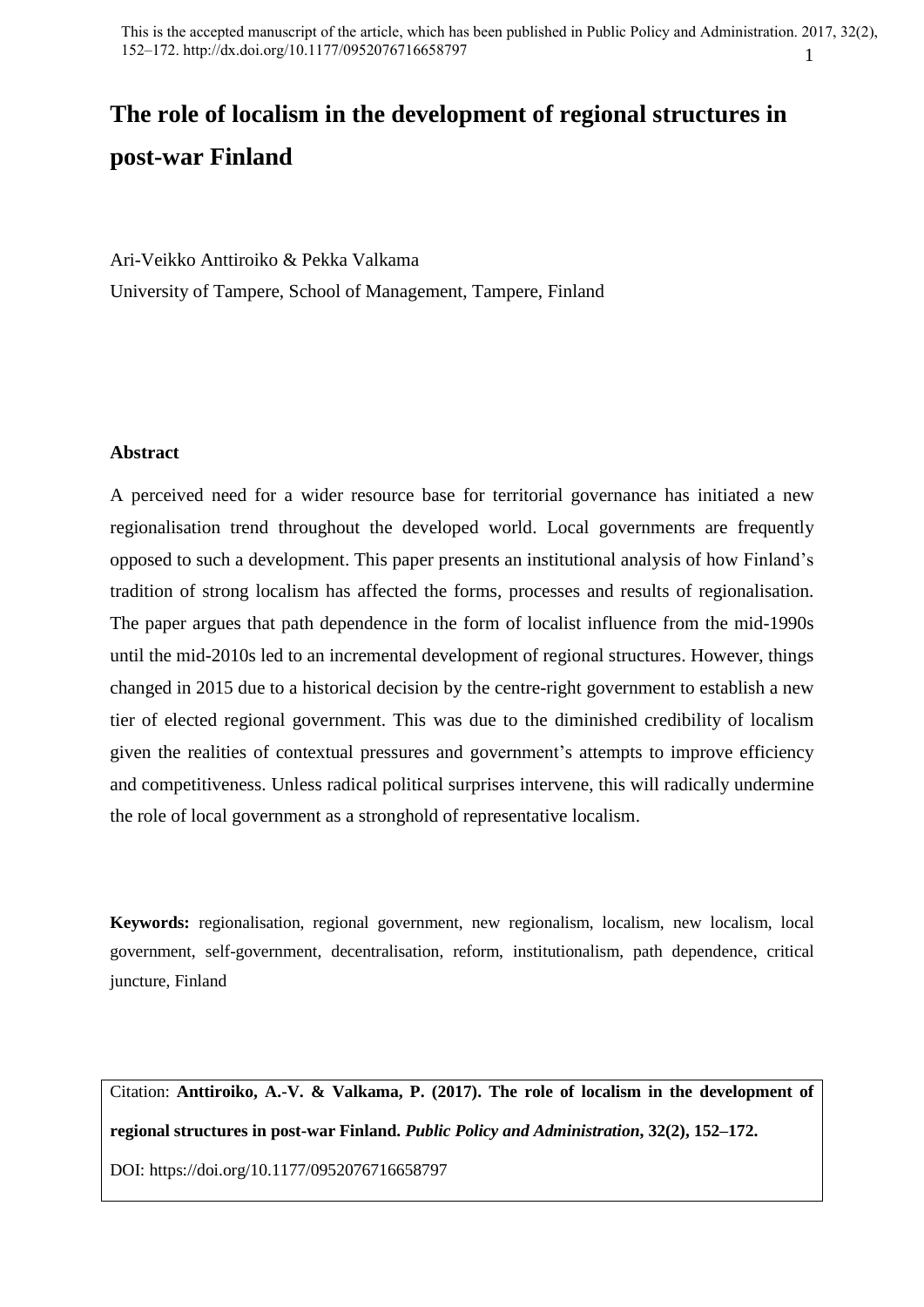# **Introduction**

Historically, regionalisation has sought to ease the tension between ethno-territorial interests and the central state, while during the post-war decades the emphasis has been increasingly on both strengthening regional development in response to globalisation of the economy and creating efficient political-administrative units capable of providing those public services that require a large population base, such as specialist medical care (Tomblin, 2007; Prytherch, 2009; Page, 1991).

Regionalisation has generally been strongly opposed by local actors fearing to lose control of local affairs. Such opposition has been manifested in most of the major territorial reform cases in Europe (Page, 1991; Bukowski, 2000; Blomqvist and Bergman, 2010; Chorianopoulos, 2012; Hartwich, 2013; OECD, 2014). In this field a bottom-up approach to regionalisation is unique in that it gives local actors a decisive role in territorial reform, as has been the case in Finland, Norway, Iceland and the Netherlands (OECD, 2014). Here we probe this issue through the case of Finland.

*Finland* serves as an example through which to understand the impact of localism on territorial policy. First, it is a decentralised unitary state where local government is highly influential. Second, Finland's regional government structure has historically been weak, without democratic functions and responsibility for welfare services. These have been addressed through an evolutionary development of complex collaborative arrangements between local authorities, sometimes referred to as second-tier local government. The only case exemplifying genuine ethno-territorial interests in Finland is the autonomous Swedishspeaking region of the Åland Islands, enjoying special arrangements affirmed in 1921 by the League of Nations (see Malloy, 2013). Third, a crucial dynamic aspect is that since the early 1990s Finland has experienced an unprecedented regionalisation wave, resulting in tensional reforms including top-down, negotiated and bottom-up processes. Taken together, these factors constitute a unique real-world case for studying the impact of localism on the local and regional government reform, which is actually rarely discussed in the academic literature.

The literature on Finnish public sector reforms includes analyses of various aspects of national reform of regional structure (e.g. Mennola, 1999; Lähteenmäki-Smith, 2006; Haveri, 2006; Kettunen, 2009; Kull, 2009; Paasi and Zimmerbauer, 2011; Haveri et al., 2015) and of its connections with Nordic and European developments (Hörnström, 2010; 2013; Lind, 2013;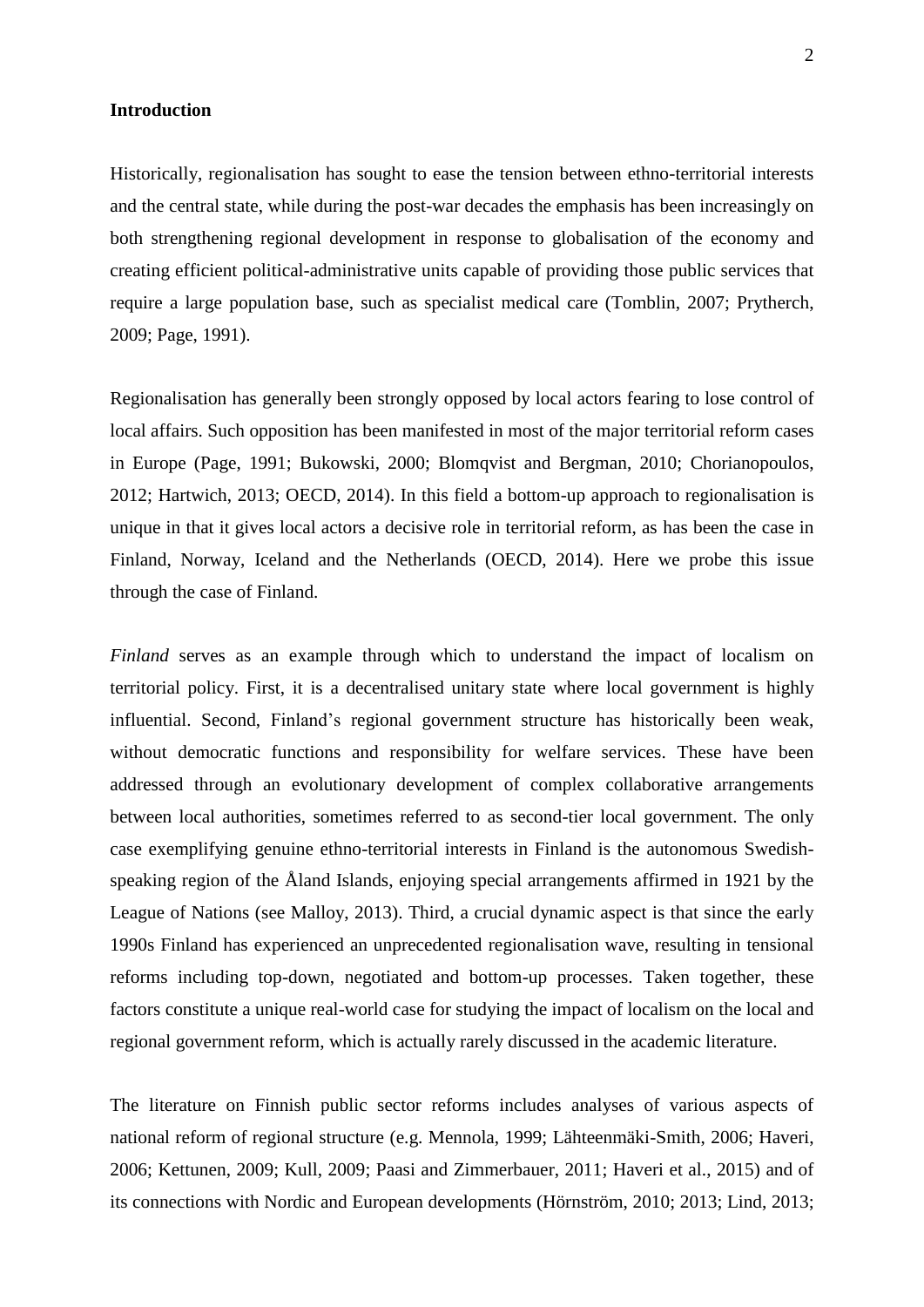Kettunen and Kungla, 2005). Considering more comprehensively the body of literature on local government and governance reforms in Finland, numerous publications are in some way relevant to the topic of this article. This includes analyses of reform processes and evaluations of individual reform programmes, although for obvious reasons few are available in English (e.g. Nyholm, 2008; Airaksinen, 2009; Airaksinen and Haveri, 2012; Meklin and Pekola-Sjöblom, 2013). Nevertheless, we look at this issue from the point of view of localism, for according to public debate, this is decisive in torpedoing or reshaping territorial reforms. Only few academic works discuss localism in Finland (e.g. Andersson and Sjöblom, 2013) and, according to our review, none of these focuses on its impact on regionalisation.

This article aims to shed light on the role of localism in territorial reforms in Finland, a Nordic country with a strong localist tradition built into the post-war development of the welfare society. We will focus on three questions:

(i) What has been the impact of localism on the Finnish local and regional government reform agenda in the post-war era?

(ii) To what extent has localism *de facto* affected the reshaping of regional structure since the introduction of territorial reforms from the early 1990s onwards?

(iii) What explains the radical turn in territorial reform agenda in 2015 evidenced by Prime Minister Juha Sipilä's centre-right government's decision to establish an elected regional government?

Methodologically, we conduct institutional analysis of the case of Finland (Yin, 2008). Even if such an analysis is based on the context-specific features of the case, it also sheds light on territorial policy reforms in general by enhancing the understanding of the institutional dynamics of such processes, most notably of the impact of localism and of the persistent institutional trajectory and related critical junctures (see Amenta, 2009). In the empirical analysis we focus on path dependence and critical junctures of the territorial reform process and related discourses, drawing empirical data from preparatory legislative materials, evaluation reports and policy documents. The framework for our analysis will be discussed in the next section.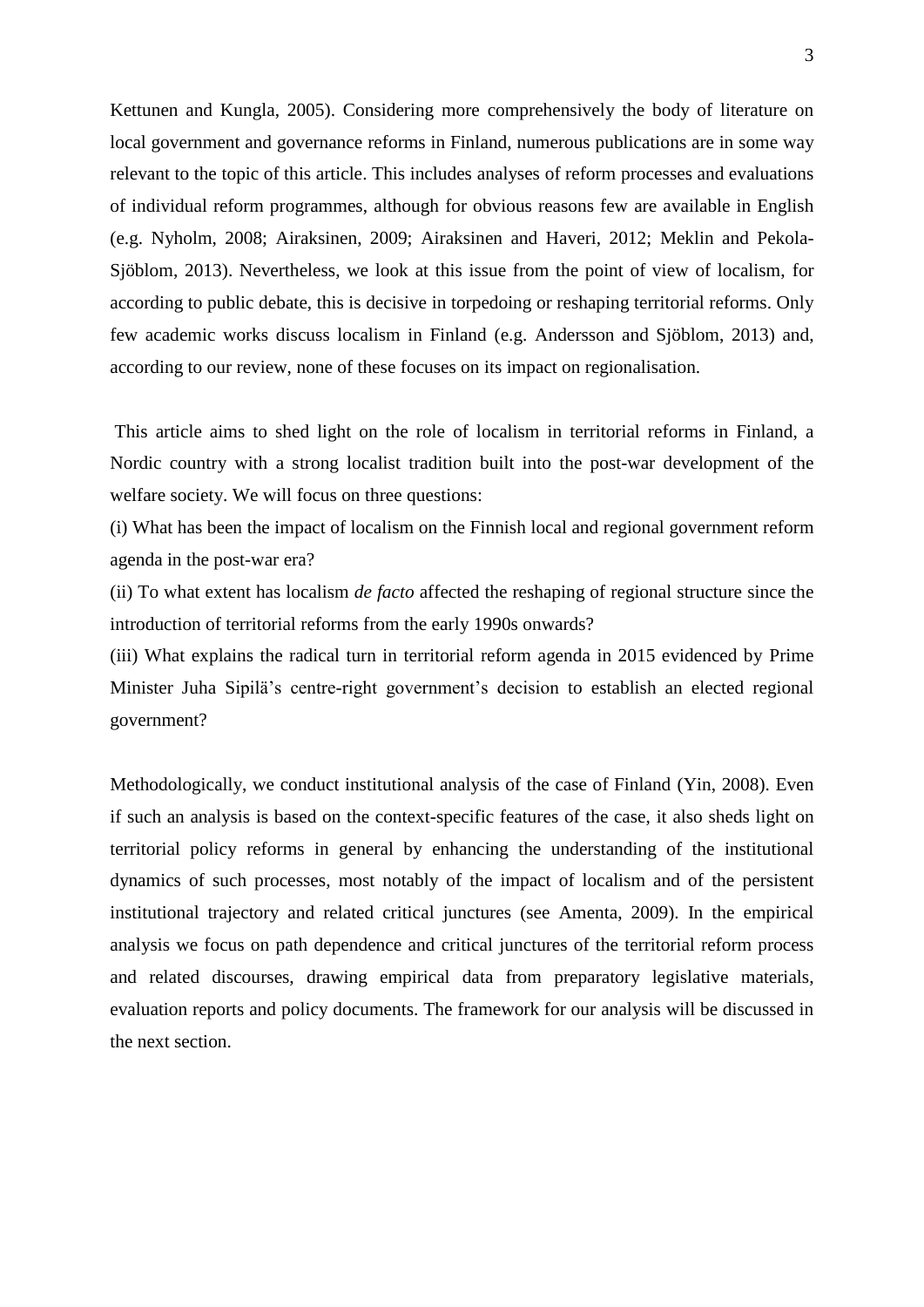# **Theoretical and methodological framework**

#### *Key underpinnings of institutional analysis*

Our approach is rooted in the *historical institutional approach* to public policy making (see Mahoney, 2000; Amenta and Ramsey, 2010). Institutionalists generally explore how institutions are created and how they structure human behaviour. Historical institutionalists approach this issue by paying particular attention to continuity and change (see Steinmo, 2008). The historical aspect of our analysis concerns not *when* something happens in a sequence of events but rather *the dynamics* of public sector reform. Such a perspective goes beyond 'constant causes' or renegotiations without drastic change (Thelen, 2003) by acknowledging that the dynamics of institutional change occasionally produces outcomes that are "the accumulated responses to particular stimuli or other dynamic changes" (Lieberman, 2001).

We discuss a process in which institutional interventions by central government create the preconditions for governmentality, which includes the strategies by which the state tries to render local and regional levels governable (cf. Kingston and Caballero, 2009; Shand, 2015). The other side of the coin is how local governments affect the structural reforms conditioning their own functioning. The setting is thus institutionally mediated and layered. Moreover, rather than institutional regularities, we look for patterns of change, i.e. resistance to change, power to shape reform discourses, and the point at which key actors begin to favour change over the *status quo* (see Gains et al., 2005).

A standard category of institutional analysis is *path dependence*. This refers to sensitive dependence on initial conditions, which in the public policy context implies a fixed political or bureaucratic mindset and stickiness of institutional structures. It helps to pay attention to lock-ins and the difficulty of escaping the given institutional trajectory (Henning et al., 2013). It refers to both irreversible and self-reinforcing processes, implying potential incremental changes as necessary adjustments to enable the required functions at the given trajectory without undermining the structural features of the institutional entity, even if it may eventually become suboptimal (Thelen, 2003; Streeck and Thelen, 2005). Interestingly, such self-perpetuating sequences are used by local governments to influence their own politicalinstitutional context, thus, ultimately determining their ability to maintain the *status quo*.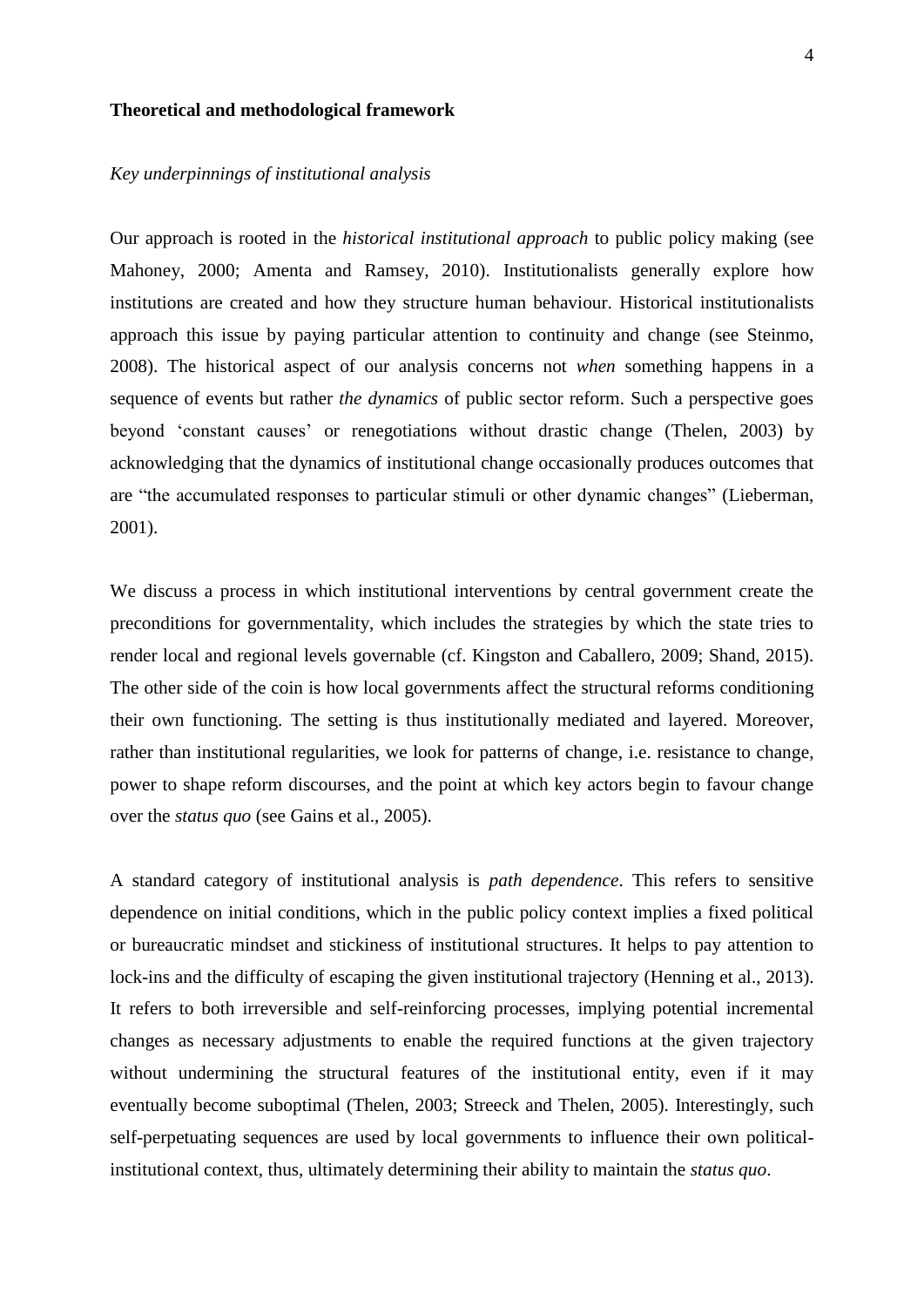Periodisation, another standard tool in historical institutional analysis, serves primarily as a characterisation of a particular transitional period shaped by subtle markers and changes in the spirit of territorial reform (see Lieberman, 2001). Identification of *critical junctures* has a crucial role in such an analysis. Such junctures refer to periods when actors are briefly faced with a wider range of feasible options having a significant impact on subsequent outcomes (Capoccia and Kelemen, 2007). As we will later show, our case itself implies that, beside major exogenous events such as electoral landslides and radical reforms, we need to pay attention to incremental changes or *micro-junctures* as a part of the transformation process (Shand, 2015; Thelen, 2003).

Such methodological underpinnings of historical institutionalism enable us to frame our empirical observations and the reading of policy documents. Such an explanatory scheme creates a *narrative causal account* (cf. Griffin, 1992; Lieberman, 2001) where the nature of causation is essentially historical and conjunctural (Amenta, 2009).

## *Influence of localist forces*

Our conceptualisation of the influence of local governments and their associations as representatives of modern localism is derived from the discussion of interest group influence (Pedersen, 2013). It asserts that the direction of lobbying (pro-*status quo* vs. anti-*status quo*) and the stage of the policy cycle have a great methodological importance (Pritoni, 2014). To identify causalities, we may contrast the goals of an individual reform programme with the actual results, assess the degree of goal attainment, and consider whether the degree of failure was due to by accidents, technical reasons or structural or political factors. This setting implies in general that the more radical change achieved through the reform, the greater the loss to pro-*status quo* groups. Pritoni's (2014) typology of influence in policy process identifies three forms for pro-*status quo* groups: veto, negotiation and boycott. To prevent the change an interest group may use *veto* in agenda setting to make the reform as moderate as possible, or even attempt to avoid politicising the issue in the first place; *negotiate* its terms by filibustering or bargaining in the decision-making process; and *boycott* the implementation by various means.

Methodologically, a particularly challenging issue is to identify the major reasons for maintaining the *status quo*, which may have been other than hypothesised in our analysis. Even if in such complex social processes causalities are interdependent, the representatives of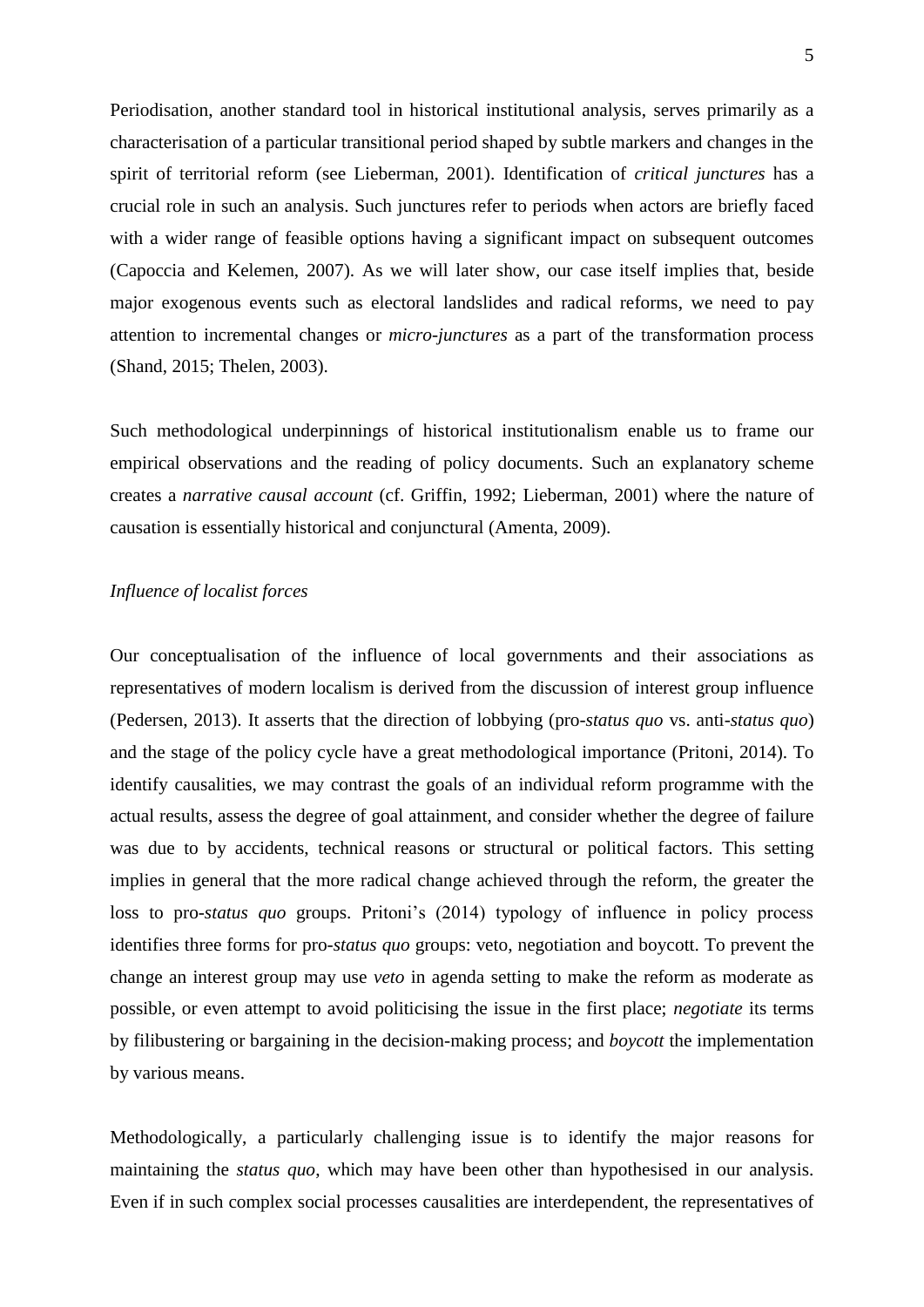local governments and their associations stand out as major players in the national reform discourse. Recent evaluations of municipal and regional reforms in Finland concur with this observation (Haveri, 2006; Nyholm, 2008; Airaksinen, 2009; Kettunen, 2009; Meklin and Pekola-Sjöblom, 2013; Haveri et al., 2015). Moreover, our case has a methodological advantage in this respect, as the measurement of interest representation and lobbying is easier in the case of pro-*status quo* groups, in cases where the key political actors have a fairly stable position and where the time span is fairly short (Pritoni, 2014).

#### *Reform discourse, agency and institutions*

A distinctive feature of our analysis is the interest in the policy discourse around regionalisation. As contended by Phillips and others (2004, p. 635), "institutions are constituted through discourse and --- it is not action per se that provides the basis for institutionalization but, rather, the texts that describe and communicate those actions." In addition, institutions seek to legitimise their own interests and existence through discourses through which they seek to preserve, transform or reconceptualise social practices (Mayr, 2008). On the other hand, discourses are potentially much more irrational, dynamic and ambiguous than posited by 'old' institutionalisms (Schmidt, 2008; 2010).

Discourses as processes are about political communication and policy construction. Our interest is in the policy sphere, where "the coordinative discourse consists of the individuals and groups at the center of policy construction who are involved in the creation, elaboration, and justification of policy and programmatic ideas" (Schmidt, 2008). What, then, determines the success of the representation and process of a discourse in exerting causal influence by promoting change? According to Schmidt (2008), it is *the articulation of the substantive content*, such as relevance, adequacy, applicability, and appropriateness. Besides substantive content of discourse, however, we need to consider the related *interactive processes* within which agents convey their ideas (see Van Dijk, 1997). When applied to the assessment of the success or failure of a policy, it implies that what matters is not only policy viability but also administrative and political viability (Kingdon, 1984).

Process-wise, it is important to convince others of the necessity or appropriateness of a given course of action. In compound polities, where governing activities tend to be dispersed among multiple authorities, as in Nordic unitary states with proportional representation and corporatist structures, the *coordinative discourse* among policy actors tends to be much more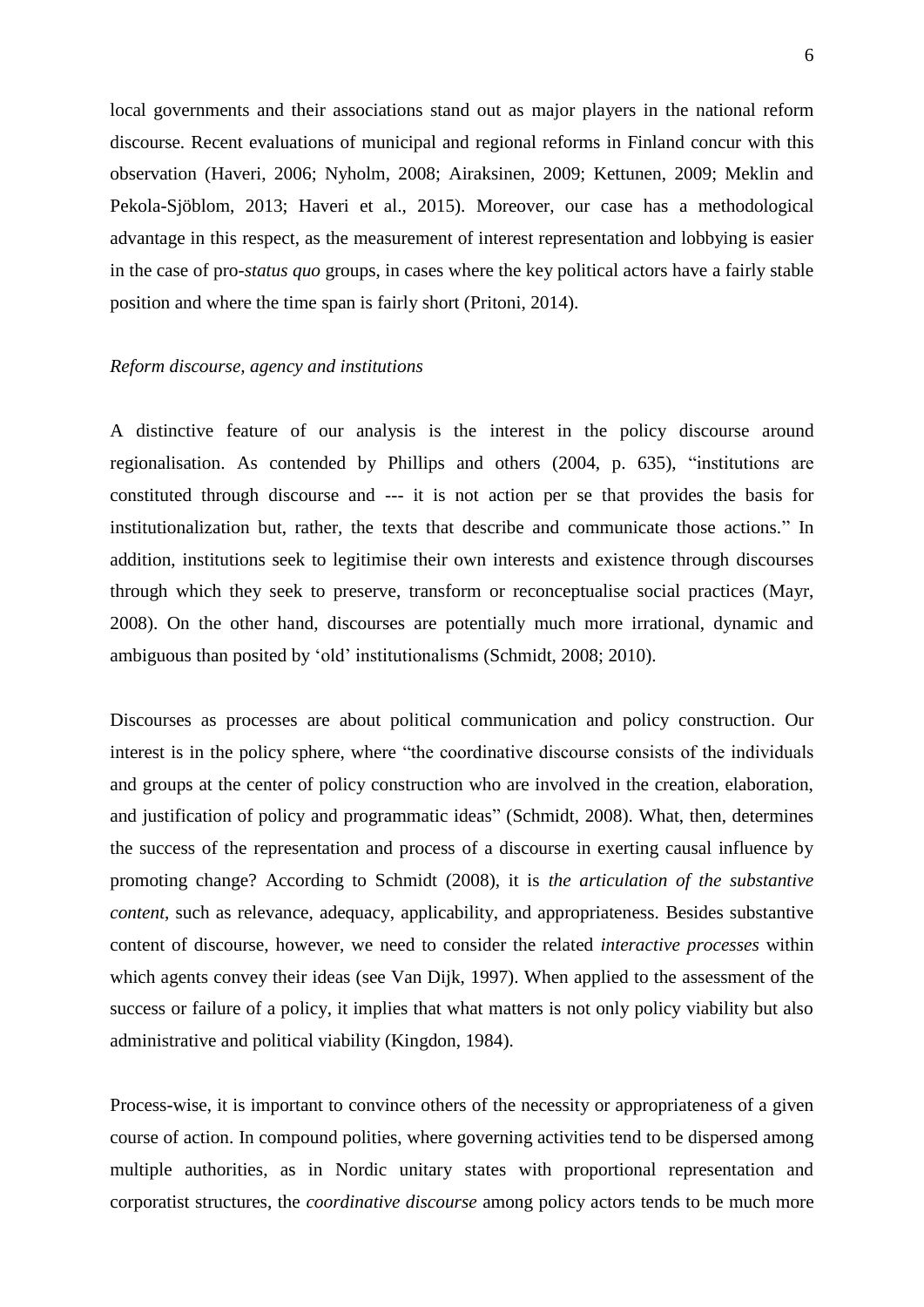elaborate than the communicative discourse to the public (Schmidt, 2008). This view substantiates the ideas presented earlier on historical institutionalism by highlighting the special nature of discourses in policy-making context.

## **Localism and regionalisation tendencies: from conflict to integration**

Institutionally, *localism* builds on the premise that the territorial organisation of society should be based on large number of relatively small governments wielding power in issues such as land use regulation, local taxation and public service provision. *Regionalisation* usually conflicts such a premise in that it transfers some power to regional government with a larger territorial scope and population base. From a localist perspective it is a step towards centralisation (Briffault, 1999). However, the factual developments of intermediary-level political-administrative units may vary considerably, for they can be based on decentralisation of central responsibilities, as seen in continental Europe and the UK, or an aggregation of municipal responsibilities, as in the Nordic countries (Blomqvist and Bergman, 2010; Bertrana and Heinelt, 2013).

Current developments in regionalisation reflect a transition from traditional regional policy based on redistribution and state steering towards a *new regionalist perspective* (Hörnström, 2013; see e.g. Barnes and Foster, 2012). Such a paradigm shift implies changes in the *localregional interface*: regional governance structures are more accessible and responsive to local communities than are provincial and national agencies, yet more affordable and effective at instigating change than single community efforts (Markey et al., 2005). This evidently increases local players' interest to engage in the bottom-up style regionalisation associated with *New Localism* (Rees and Rose, 2015; Pratchett, 2004).

In spite of the emergent aspects of local-regional interface, incipient regionalisation has often been persistently opposed by localist forces. In many cases local authorities fear that under regional authorities they would be too strictly controlled - sometimes even more than under central government (Bukowski, 2000; Chorianopoulos, 2012), which would violate the ingrained ideas of local self-sufficiency and local choice (Moore, 2014; Stewart, 1983). Such fears invoke reactionary localism affecting local actors' orientation towards territorial reforms (cf. Howlett, 2003). In the decentralised welfare society such localism is highly institutionalised and associated primarily with the opportunity of local political élites and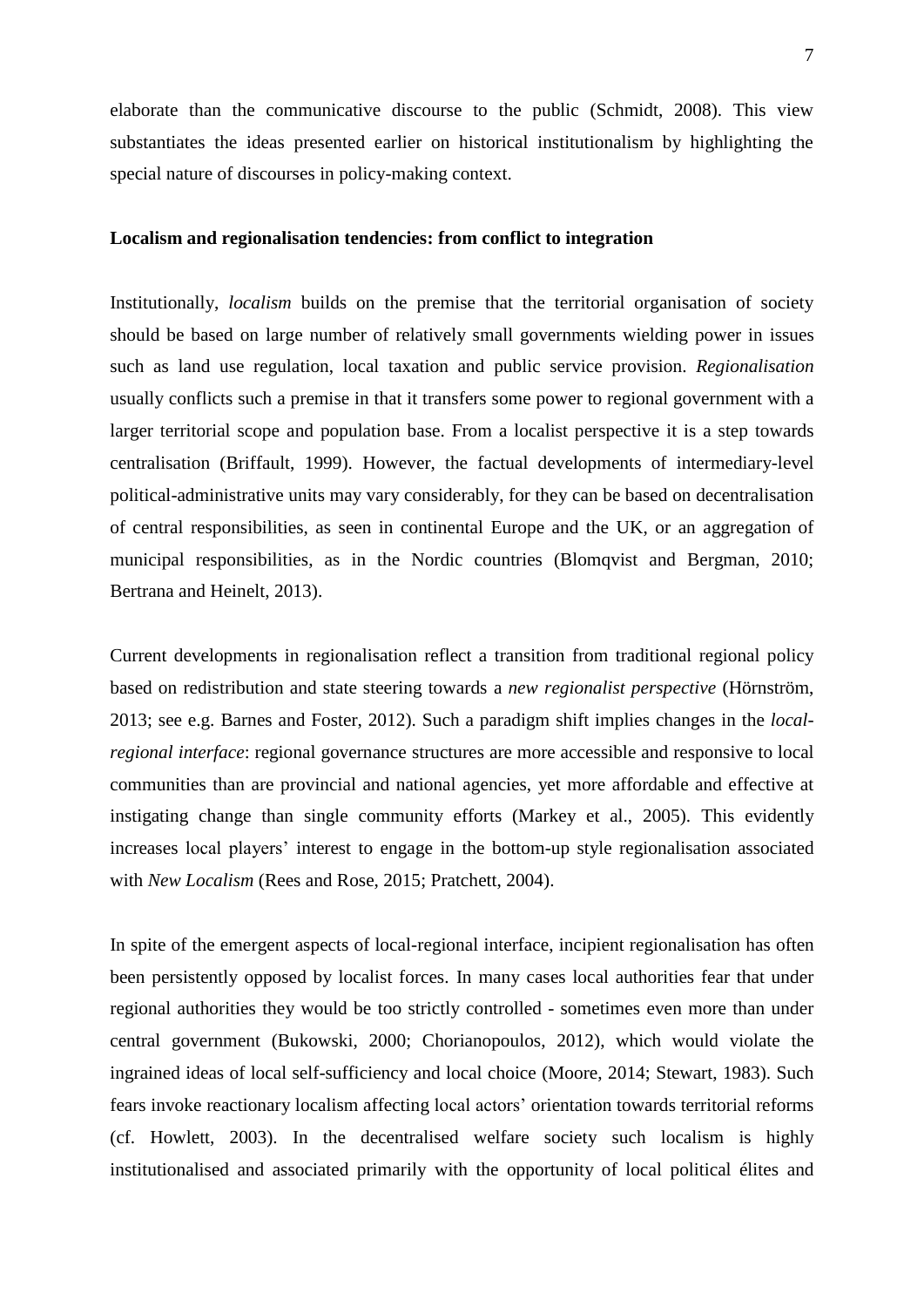public managers to shape local public services (Stewart, 1983; Page, 1991). This is undoubtedly one of the critical points of previously mentioned local-regional interface.

## **Localism in the Finnish political-administrative system**

## *Local government in Finnish public administration*

The Finnish political-administrative system is fairly decentralised; local governments deliver most of the welfare services, including health care, social services, basic and secondary education, town planning, municipal waste management, libraries, etc. A simplified diagram of the system is presented in Figure 1.



**Figure 1.** Simplified diagram of the current governmental structures in Finland.

Finnish local governments are self-governing entities, protected by the Constitution. They have a general competence and decision-making authority in local affairs. Intergovernmental relations have evolved towards a kind of contingent relationship between local and central government, depending on the size of local authority, the political issue, the policy programme and the way the state applies steering mechanisms (Nyholm, 2011).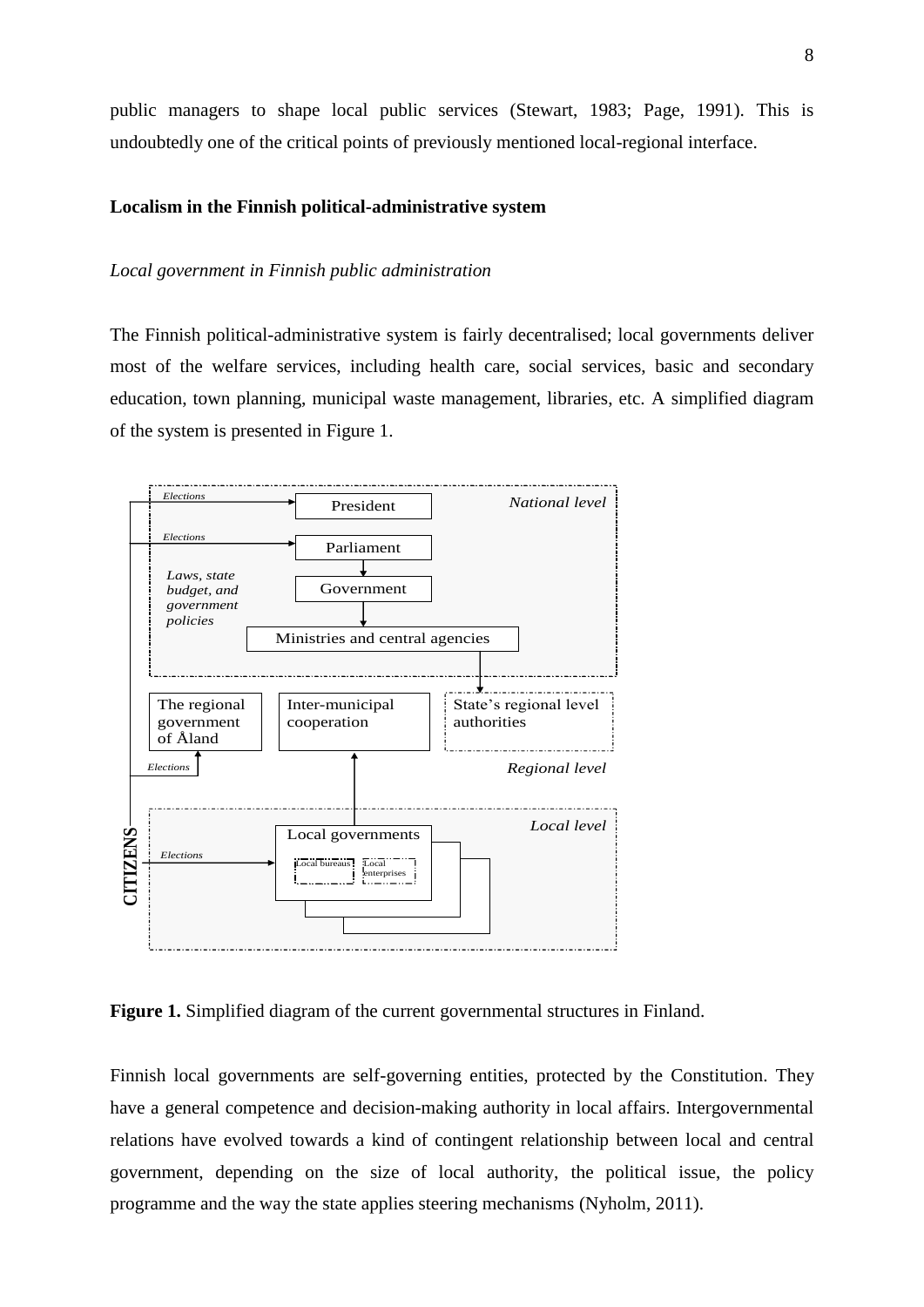In 2016 there are 313 local authorities in Finland, the average size being only slightly more than 17,000 inhabitants (median as low as 6,000 inhabitants). The supreme decision-making organ is the municipal council, which is elected by local residents. Local government is independent in its decision making, its most important source of revenues being municipal taxation levied at flat rates set by the council. About half of all local government expenditures are covered by local taxes with state grants of close to one-fifth (on the basics of Finnish local government, see www.localfinland.fi).

## *Roots and forms of localist influence*

Historically, localism was prominent in Finland's nation-building process in the latter half of the 19th century, consolidating into the agrarian localism of the first half of the following century, and developing further during the post-World War II decades into a nation-wide, decentralised welfare system implemented primarily through the modernised local authorities and joint local authorities (Andersson and Sjöblom, 2013).

Politically, the Centre Party of Finland has been the core of agrarian politics and a primary advocate of local self-government. From the early 1950s until the late 1980s the Centre Party held political power in tandem with the Social Democrats and more recently with the conservative National Coalition Party. It was instrumental in designing national reforms (on party politics and territorial reforms, see e.g. Massetti and Toubeau, 2014).

The other pillar of modern localism is *local government*. As a provider of local public services with a huge share of national GDP and employment, it is a heavyweight player in the design and implementation of public sector reforms. The strong influence of local government comes from its traditional image as a forum for local democracy, policymaking and development. Finland is small country by population without markedly differing regional identities, hence justifying an elected regional tier of government has been difficult (the only exception being the autonomous region of Åland). As *Finnish localism* manifests itself notably through a representative system of government and the machinery that provides public services (see Hildreth, 2011), it is less a reflection of local identity than an expression of two freedoms: those of being safeguarded from central government intervention and being able to produce locally preferred services and other policy outcomes (cf. Pratchett, 2004).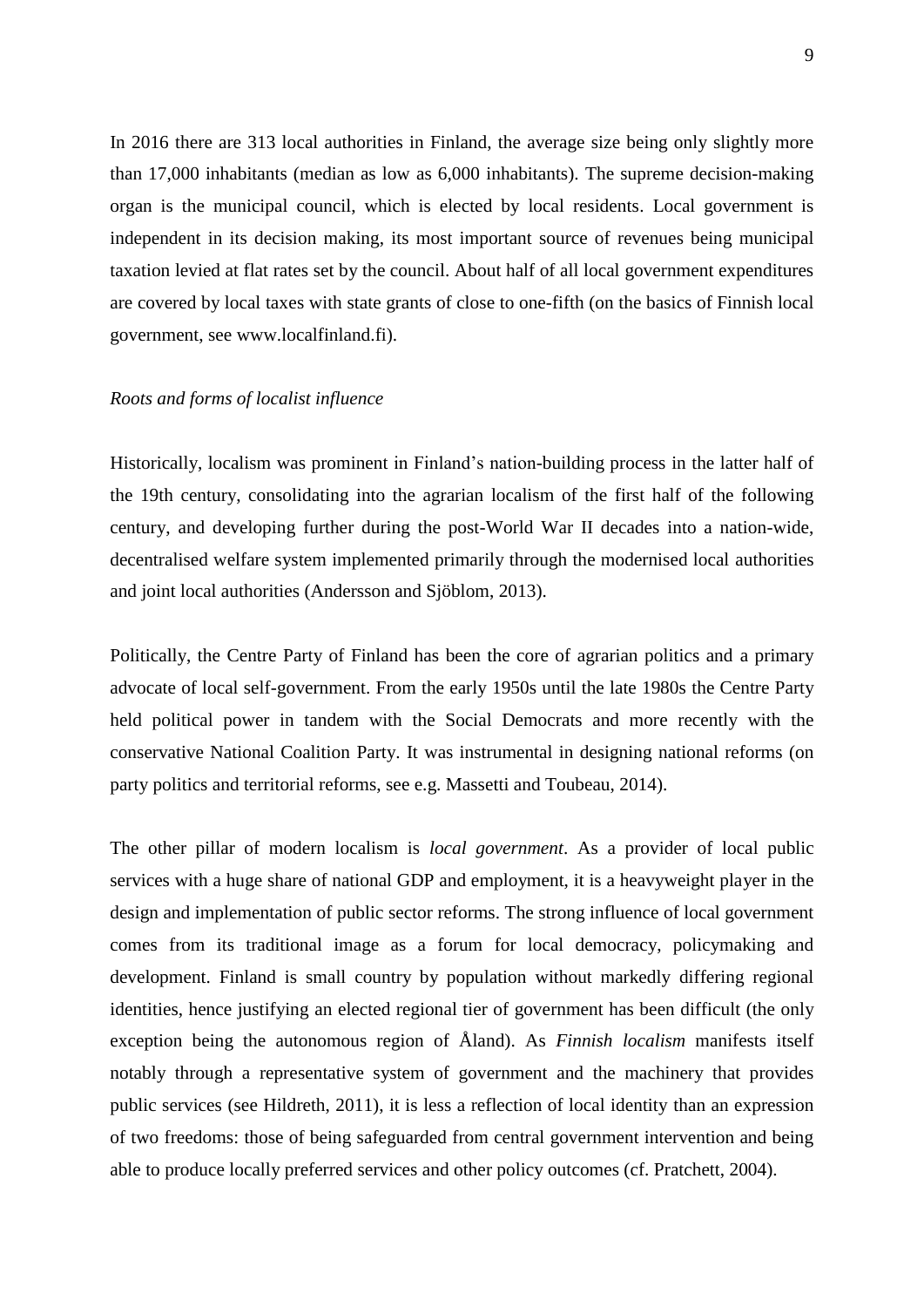Major routes for local government interventions in territorial policies are illustrated in Figure 2, with modern localism as a special category between 'society centred' and 'state centred' approaches to policymaking analysis (Meier, 1991).



**Figure 2.** Illustration of routes of localist influence on territorial reforms.

Much of the lobbying in the interests of local governments is done by the Association of Finnish Local and Regional Authorities (AFLRA), which focuses on general interest representation. AFLRA and a few similar organisations influence the territorial reform agenda through direct political contacts and media as well as through their involvement in political and corporatist arrangements, such as national joint committees appointed by central government.

# **Localism and territorial reforms in Finland**

The most important structural reform agenda after the Second World War was the so-called the *Great Municipal Reform* promoted by several successive governments since the early 1960s. It lasted some twenty years but achieved no notable territorial reform. It is significant that the strong hold maintained on local self-government was a decisive argument blocking proposed large-scale municipal mergers (Kull, 2009).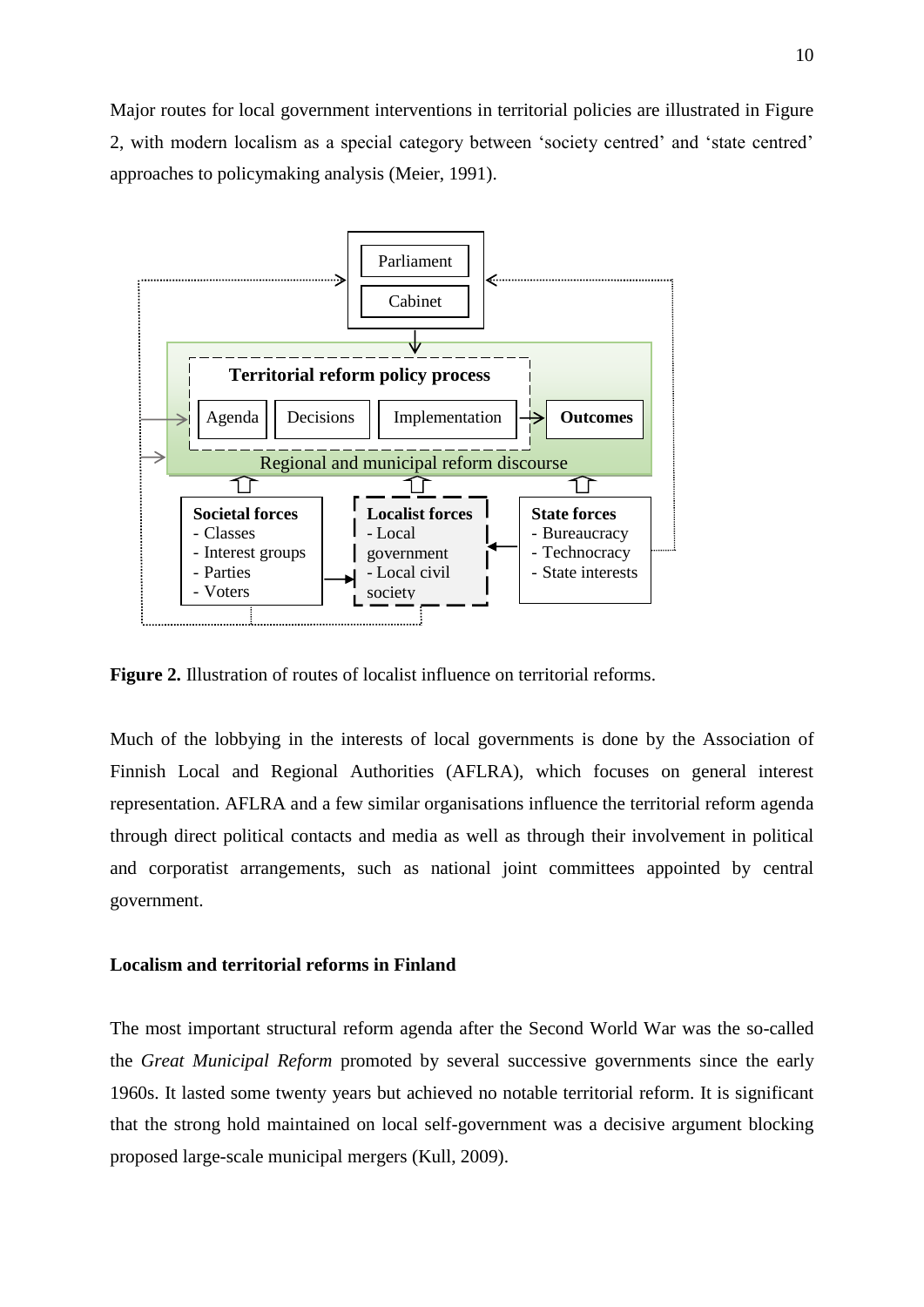The next major reform, the *Free Municipality Experiment* 1989-1996, emulated other Nordic countries in allowing bottom-up change, partnerships and streamlining of municipal organisations (Baldersheim and Ståhlberg, 1994). A clear indication of the sentiment in the early 1990s was the finding of a national committee of enquiry on regional government that there was no need for democratic and autonomous regional government in Finland (Kull, 2009).

A new reform wave started in the 1990s from the need to strengthen regions within a European regional development framework. Finland's accession to the EU in 1995 was obviously a major event in the process. It necessitated the construction of institutional structures to administer European regional policy and EU structural funds in particular. To take care of these tasks the joint municipal authorities known as *Regional Councils* were created by merging inter-municipal associations with regional planning associations (there are currently 18 Regional Councils in mainland Finland).

This process also brought *sub-regions* into the picture, i.e. supplementary units of regional governance originally created in response to the needs of EU structural policy and its statistical requirements (i.e. LAU1 level of the classification of statistical territorial units of the EU). Even if collaboration within sub-regions was voluntary, it served as a collaborative learning process at the early stage of the institutionalisation of 'new regions' (Haveri, 2003). The sub-regions were officially abolished in 2014.

The 2000s was essentially the time of sub-regional cooperation, for beside the establishment of sub-regions, inter-municipal collaboration proliferated in many service sectors, such as municipal waste management. A sign of hard line policy appeared around the same time, as the government's decision on the *Fire and Rescue Service Reform* eventually resulted in the establishment of 22 fire and rescue areas, which became operational in 2002 (Kallio and Tolppi, 2012). On top of that, ministries initiated sectoral development projects, such as the SEUTU Project (2000-2008) and the Sub-region Project in Education (2003-2004). The *SEUTU Project* was the most important project relating to sub-regionalisation, even though its pick-and-mix approach was not particularly successful. It was terminated prematurely and formally incorporated into the then on-going Municipal and Service Structure Reform (Nyholm, 2008).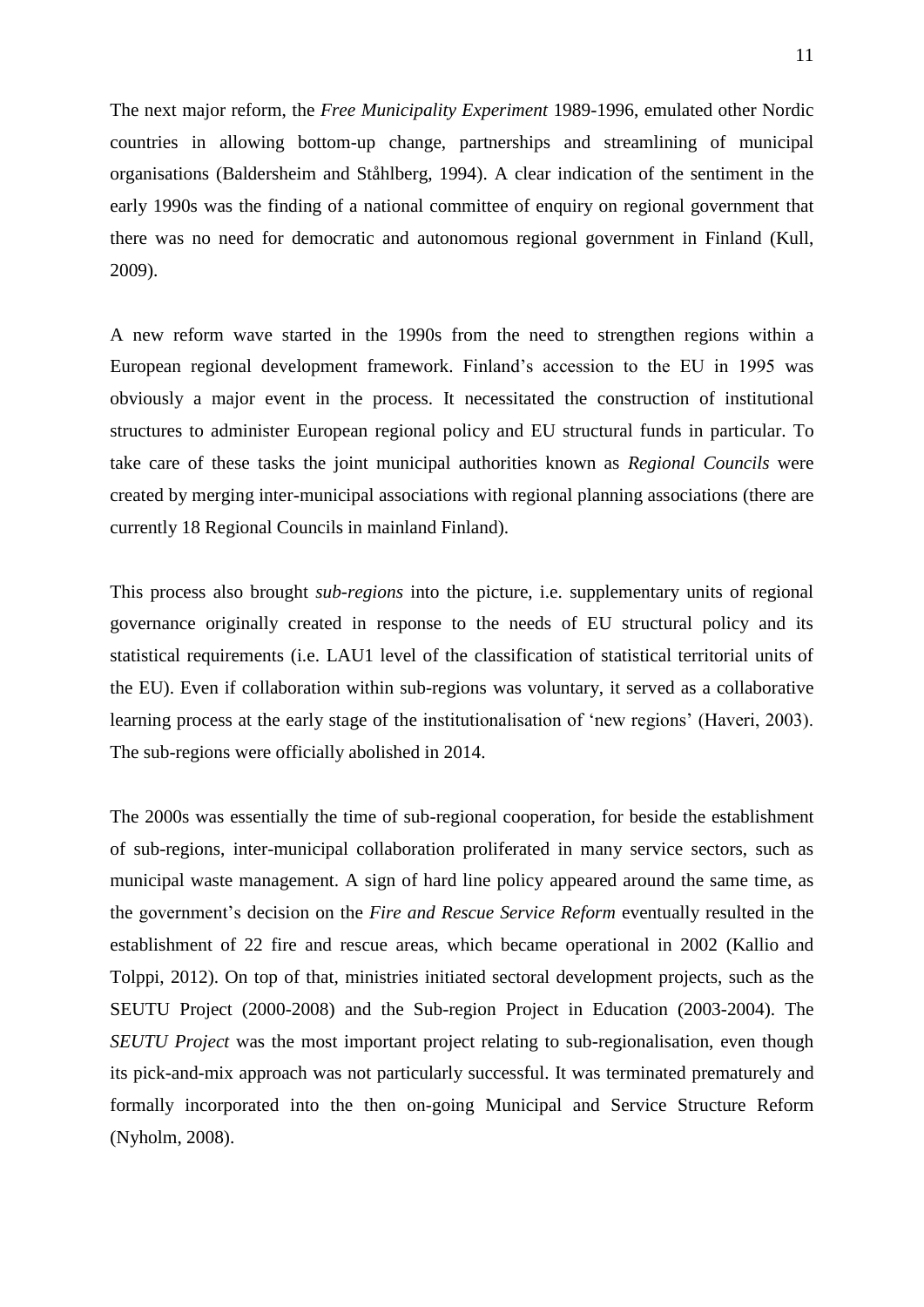The first experiment in democratically-elected regional government on Finland's mainland was known as *The Regional Government Experiment in Kainuu*. The experiment ran from 2005 to 2012, aiming to ensure access to health care, social services and educational services for all residents of a sparsely populated and remote region (Leskinen, 2005). In the Kainuu experiment a particular concern was whether a larger regional unit could achieve cost savings in service provision. The evaluation report shows that the experiment did indeed achieve cost savings with no evidence of this being at the expense of service quality (MoF, 2008; Hämäläinen and Moisio, 2011). Adoption of the new regional government model after the trial period required unanimous agreement among its constituent municipalities. That condition was not met, however, because a single municipality opposed continuation – another demonstration of the extreme influence of localism on the Finnish political scene. One of the major deficiencies of this model seemed to be that the constituent municipalities used their own revenues to jointly cover its costs, making it more similar to a joint municipal authority than genuine regional government (Haveri et al., 2015).

All these reforms were mostly separately designed, demonstrating the piecemeal approach to the reform of regional structure (cf. Knox, 2002). We will next discuss the most important and illustrative reform agenda, *Municipal and Service Structure Reform*, and the following chain of events that led to the framework decision in 2015 to adopt elected regional government model nationwide.

## **Municipal and Service Structure Reform and its aftermath**

#### *The Municipal and Service Structure Reform*

The *Municipal and Service Structure Reform* 2005-2011, known in Finland as the PARAS Project, set up by PM Matti Vanhanen's first cabinet aimed to ensure that local authorities had a sufficient structural and financial basis on which to provide services. In the cabinet's report to parliament the rationale of the reform was expressed as follows:

"The Government is to introduce a municipal and service structure reform. Taking into account special features of different areas, there is a need to guarantee a sufficient population base for services organised by local authorities. The reform will create a well-functioning service network and intensify collaboration between different service systems. --- Specialist medical services and other services requiring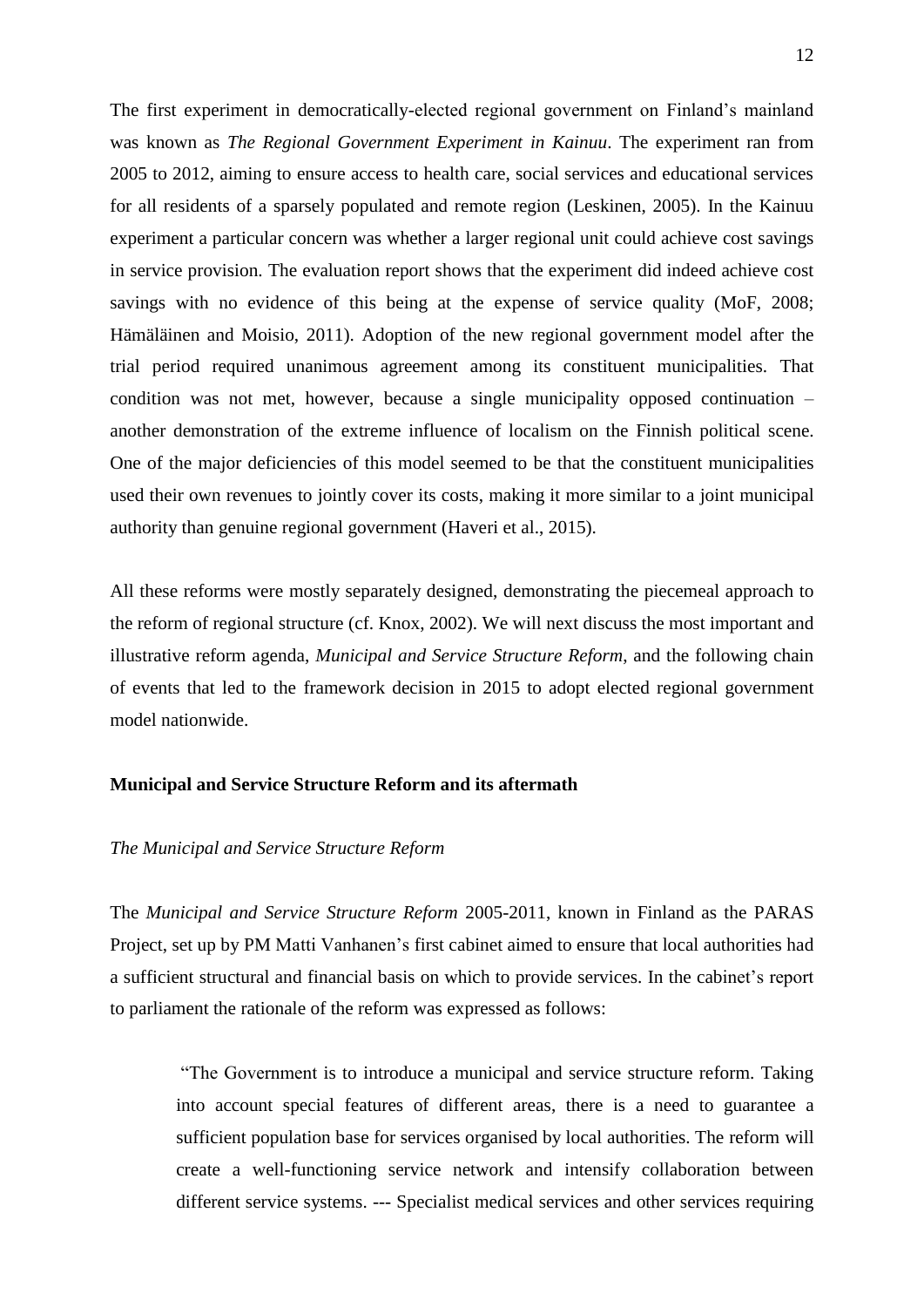a large population base must be fused population-wise into sufficiently large [territorial] entities. (Sisäasiainministeriö, 2005).

This reform agenda included both mergers and inter-municipal cooperation, which were needed to form entities covering large functional areas. In its statement on the previously mentioned report, the Association of Finnish Local and Regional Authorities (AFLRA) emphasised that,

"the responsibility for organising the most important basic services will continue to be vested in local authorities in the future. Accordingly, it is important that the safeguarding of services is approached in a municipality-oriented fashion taking into account the functional entity of local government. Improvement in service efficiency cannot be built on the basis of sector-based, compulsory municipal cooperation." (AFLRA, 2005).

During the reform, the number of local authorities was reduced from 444 in 2004 to 336 in 2012, which was actually quite a significant change given the background of prevailing political realities.

The original reform included no policy option for compulsory amalgamations of municipalities. However, the situation changed when the Centre Party as the largest party lost its leading position to the National Coalition Party in the 2011 parliamentary elections. PM Jyrki Katainen's cabinet (2011-2014) prepared the required legislative amendment and implemented a couple of compulsory municipal mergers in 2014. Soon after this unpopular move the declining government dropped such a hard-line policy and continued to promote voluntary mergers – obviously another indication of the strong localist influence in the process.

In 2011 Prime Minister Katainen's cabinet promised a historically unique 'Great Municipal Reform', but its ambitious plans to radically reduce the number of local authorities by mergers failed. One of the main reasons for this failure was localism, which seemed to have extended its tentacles deep into the Finnish political system. As assessed retrospectively by an editorial in the major Finnish newspaper *Helsingin Sanomat* on 28 October 2015, "Local authorities aided by the Centre Party in opposition raised a terrible hullabaloo, and the cabinet lacked the political courage to implement compulsory mergers. Local government was left in peace – or so they thought - and attempts at reform were transferred to social and health care -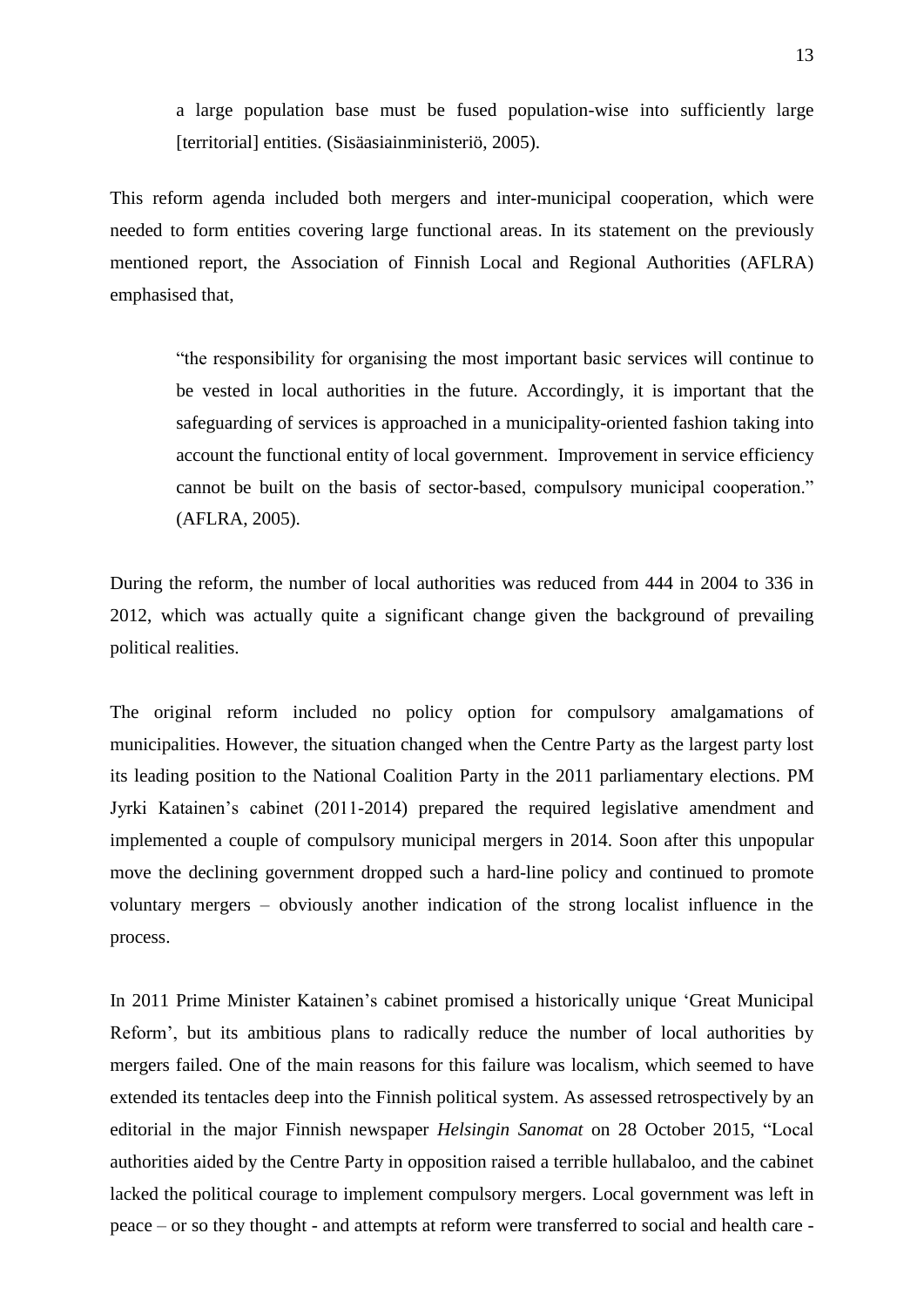--." (Helsingin Sanomat, 2015). This quotation crystallises the fate of Katainen's attempted territorial reform.

# *Establishment of social and health care and regional self-governing areas*

The story did not end with the watered-down *Municipal and Service Structure Reform*. Quite the reverse, soon after it was actually time to turn a new page in Finnish territorial reform. The first sign of this change was the *Social and Health Care Reform*, which had been discussed for decades but gained impetus after the political pact between the government and opposition in March 2014 (Ministry of Social Affairs and Health, 2014). The pact remained seemingly imprecise, dictating only that the reform would be based on five large social and health care areas responsible for organising health and social services. The new Social and Health Care Reform was eventually abandoned in March 2015, however, as the Constitutional Law Committee found that it violated the democratic rights of citizens.

The consensus achieved on the direction of radical sectoral reform, though unconstitutional, proved that decisions on structural changes could actually be taken, which is an important sign in a situation in which the *status quo* had been fiercely protected by localist forces for decades. A new script for the forthcoming radical reform was written after the parliamentary elections by the new government, Prime Minister Juha Sipilä's centre-right cabinet, in May 2015. The *Strategic Programme of Prime Minister Juha Sipilä's Government* states that,

"The Government will prepare a solution for the arrangement of social welfare and health care (SOTE) services based on autonomous areas larger than a municipality. There will be a maximum of 19 areas." (Prime Minister's Office, 2015).

The government removed the municipal mergers from the agenda and even refrained from giving local authorities any new duties or obligations in the government term 2015–2019. The diminution of the role of local government in services was stated as follows:

"The Government will promote a change in the role of the municipality of the future, from an arranger of services increasingly to a promoter of vitality, entrepreneurship and employment in its area." (Prime Minister's Office, 2015).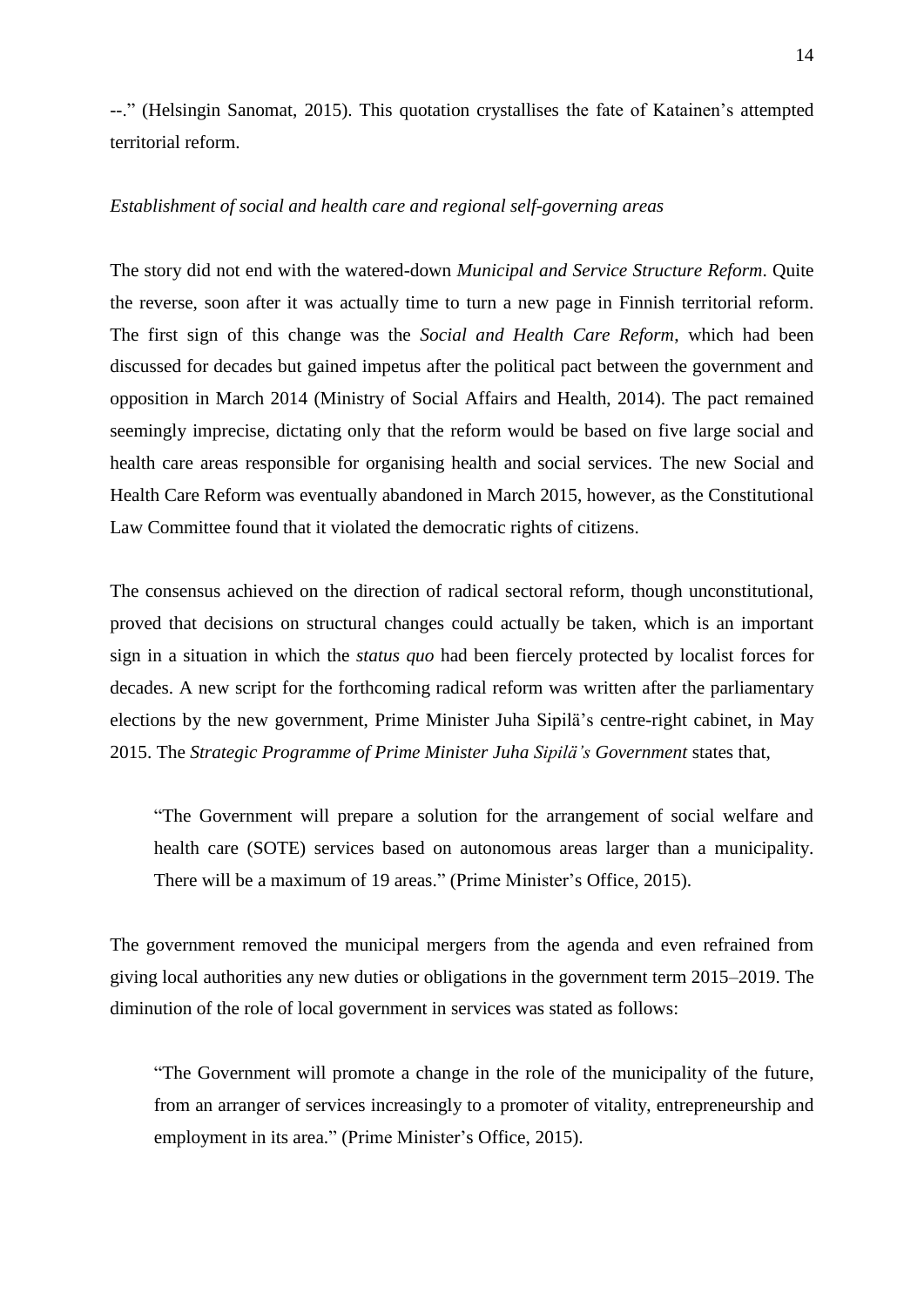In other words, local authorities would no longer serve as the main vehicle for providing welfare services. Institutionally, the focus was on regions:

"The primary solution is to centralize functions in terms of duties and authority in clear autonomous areas." (Prime Minister's Office, 2015).

Besides self-governing areas as a new locus of welfare services, the government's strategic policy document highlights new regionalism by emphasising the government's support for metropolitan areas and the capital region in particular in their quest for international competitiveness and business development (Prime Minister's Office, 2015).

The pieces of the puzzle began to fall into place in an integrated regional reform agenda. In November 2015 the government introduced a new plan for 18 regional self-governing areas and 15 social and health care areas (in Finnish *sote-alue*), which implies that three regional entities needed to collaborate with others in providing social and health care services. According to preliminary plans, welfare services will be organised by large self-governing regional entities with a democratic decision-making structure with the social and health care sector at its core, supplemented by various other regional services. From the point of view of long-lasting localism this decision is about to change everything, for in the future Finnish public administration will be organised at three levels, those of the state, self-governing regions and local authorities, the primary tasks being respectively night-watchman functions, welfare services and local vitality. The government has a plan to introduce this bill to parliament in October 2016, and the new structure is to be fully operational in 2019. (VN, 2015b).

What is striking here is the fact that the strategic government programme and the decision on territorial reform in November 2015 marked a change that seemingly put an end to the dominance of localism on territorial agenda. Retrospectively, it seems that the two decades from 1995 to 2015 were a succession of governmental efforts to tame localism. The straw that broke the camel's back was the competitiveness-oriented agenda of the centre-right government in the context of the looming financial crisis. The changes were deemed necessary and, with the backing of the required majority in parliament, their execution finally became politically possible. In terms of political gains, the Centre Party achieved with this reform a fairly large number of self-governing regions, which resonates with its rural roots and political support in different parts of Finland, whereas the political right got the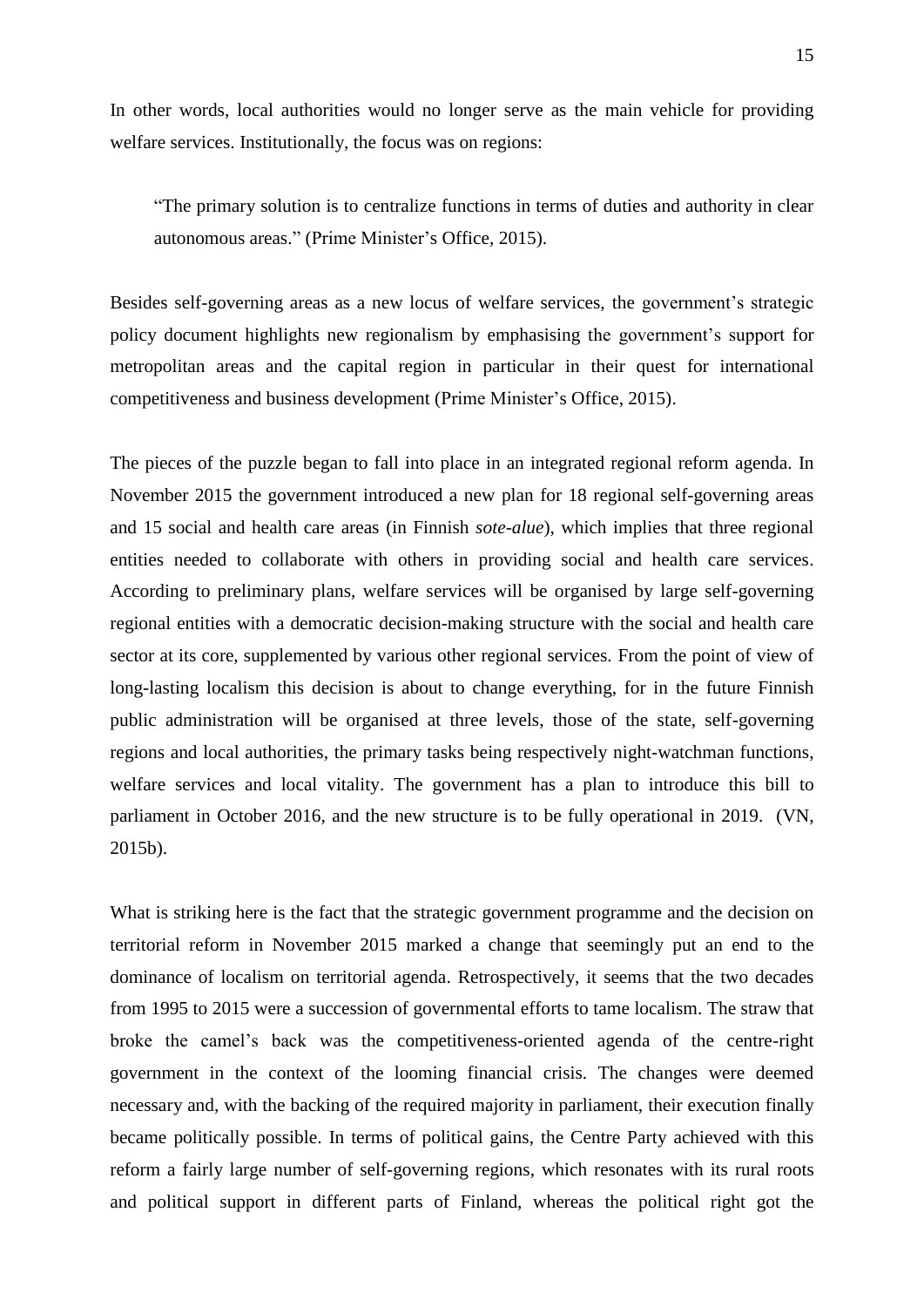economies of scale, partial recentralisation of budget control, and prospects for increasing consumer choice and competitive bidding in the provision of welfare services.

#### **Discussion**

The assertive localism contributed not only to the emergence of various forms of bottom-up regionalisation but also had a considerable effect on the top-down reforms. The most dramatic examples of the latter are the termination of the *Regional Government Experiment in Kainuu*  and the shelved *Municipal and Service Structure Reform,* both introduced in the mid-2000s.

Although successive governments in the last twenty years have considered local governments too small to tackle future challenges, they have been unable to design and implement any comprehensive territorial reform. Rather, there has been a piecemeal approach to regionalisation, which eventually brought about a messy middle-tier governance field. However, the pieces of the puzzle started to form a more integrated local-regional setting around 2015, due to the political decision of Sipilä's centre-right government to introduce new regional self-governing areas and social and health care areas.

The rise of new regionalism and its deviation from traditional localism is summarised in Table 1. At the risk of oversimplification, the 1980s was the last decade of traditional localism and the 2000s saw strong tendencies for both mergers (promoted by the Municipal and Service Structure Reform) and a search for a suitable model for regional government (in the Regional Government Experiment in Kainuu), the 1990s being a decade of transition. This transitional period saw the rise of both regions and sub-regions, essentially within the EU framework, which seemed to give an impetus to a stronger regionalisation agenda for the next decades.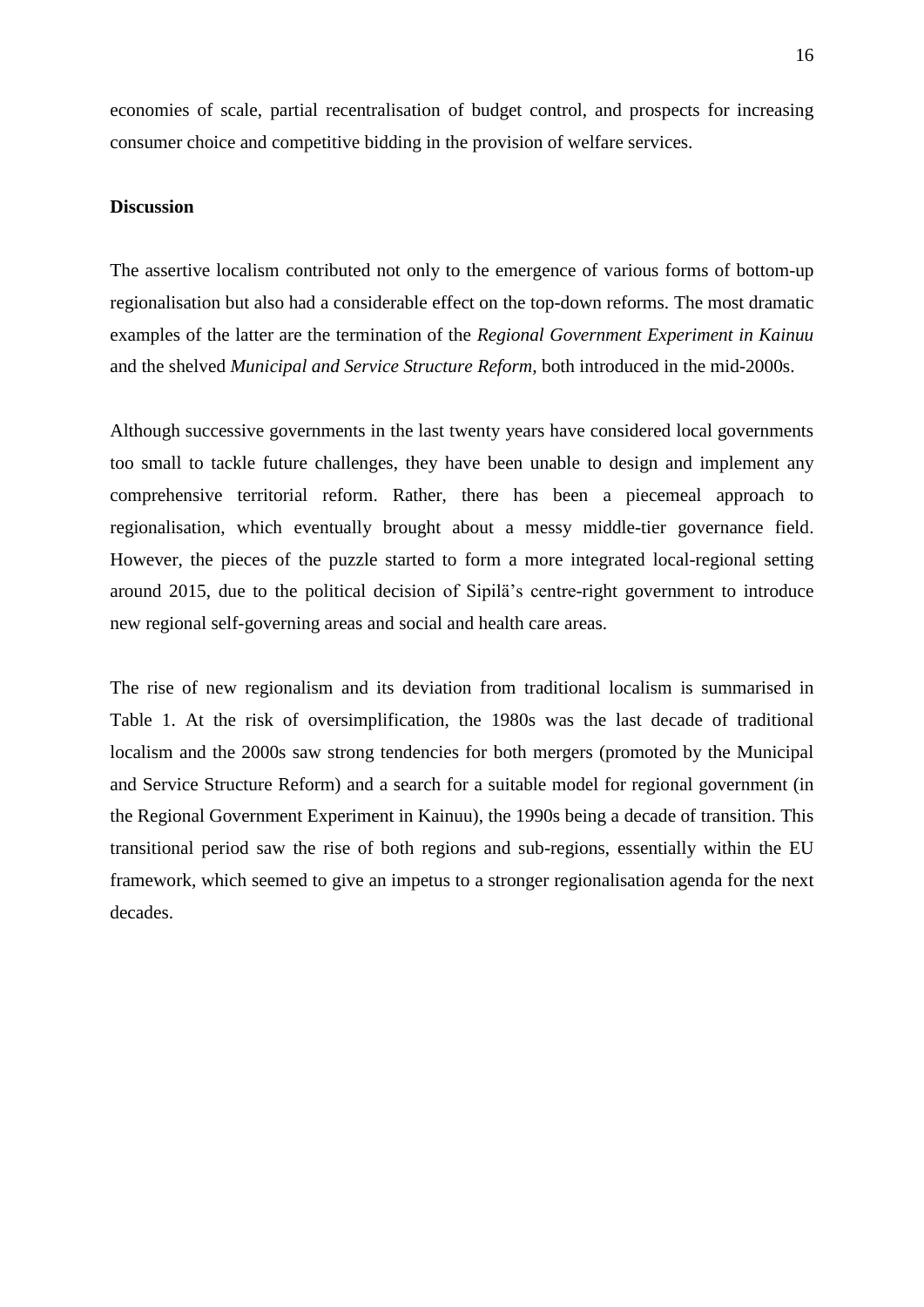|                        | <b>Modern decentralised system</b> | New regionalised system       |
|------------------------|------------------------------------|-------------------------------|
|                        |                                    |                               |
| Historical period      | 1960s to the mid-1990s             | From the mid-1990s onwards    |
| Underlying ideology    | Localism                           | New regionalism               |
| Framing policy         | Welfare policy; universalism;      | Competitiveness policy;       |
|                        | public service expansion           | efficiency; austerity         |
|                        |                                    | measures                      |
| Geographical reference | Local community                    | Functional area               |
| area                   |                                    |                               |
| Basic service area     | Local authority's jurisdiction     | Large municipality / region   |
| Elected regional       | None (except Åland)                | Experimented 2005-2012 in     |
| government             |                                    | Kainuu; decision to introduce |
|                        |                                    | self-governing regions        |
|                        |                                    | (2015)                        |

**Table 1.** Transition from decentralised to regionalised Finnish public administration.

When analysed within an institutionalist framework, it is obvious that Finland's EU accession was a major event that paved the way for regionalisation. A more decisive milestone was the parliamentary elections and the subsequent formation of Sipilä's centre-right government in 2015, which eventually led to the downfall of the dominance of localism on the territorial policy agenda with the establishment of 18 regional self-governing areas and 15 social and health care areas. The micro-junctures during the past twenty years clearly showed the power of localist forces, but the contextual pressures and political shift – and especially the Centre Party's inclination to support strong regions and the National Coalition's stress on economies of scale – changed the tone of the coordinative discourse. Besides, the articulation of substantive content on the localist side did not sound particularly convincing against the widely felt strain and darkening economic outlook. The advantages of localism were increasingly judged against fears that without considerable efficiency gains the country would face economic disaster. As emphasised by Prime Minister Sipilä in his speech on government policy in June 2015, Finland is experiencing simultaneously debt and competitiveness crises, and therefore needs both considerable cost savings and major reforms. A Nordic economic *wunderkind* was even in danger of being placed under Brussels' budget control (VN, 2015a). Recent changes in territorial reform must be understood against such sentiment. The localism that was blocking a radical reform was thus effectively weakened by a blow to the very core of the power of representative localism, i.e. by transferring the main responsibility for organising welfare services to new regions.

What explains this paradigm shift? The socio-causation is obviously conjunctural, fusing contextual pressures, such as global and European financial crises, high national public debt and heightened awareness of the competitiveness challenge, with the electoral victory of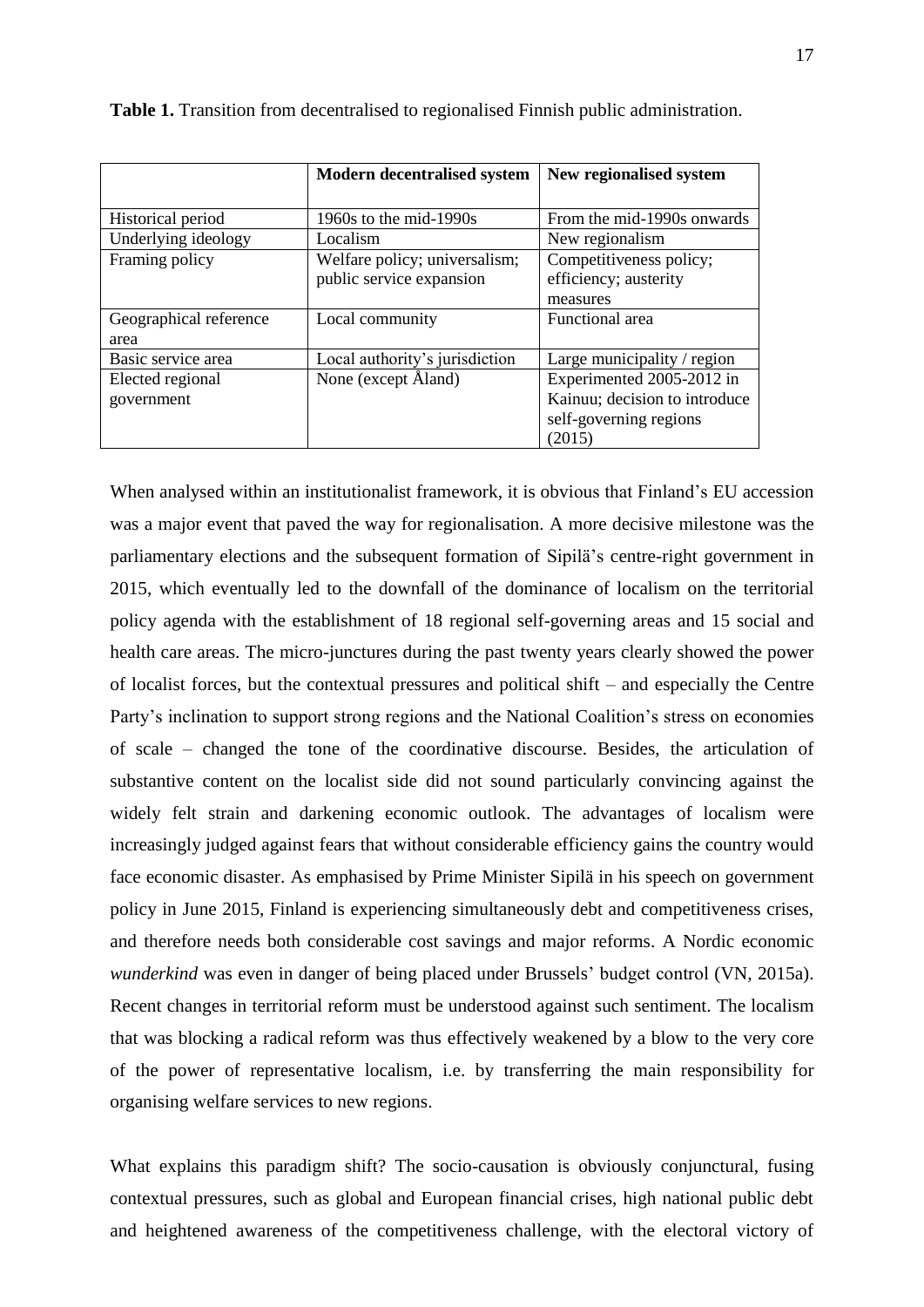centre, right-wing and populist parties in April 2015. This made radical *institutional layering* possible (the term refers to partial renegotiation of some elements of a given set of institutions, see Thelen, 2003). Within the political system the role of the Centre Party was decisive, as it became again the largest party in parliament. Many experts as well as the National Coalition as a major right-wing party in the cabinet, favoured larger areas and fewer units in the name of economies of scale, but could not sustain this against pressure from the Centre Party to keep the number of major regional units fairly large, ultimately reflecting the division of historical regions in Finland. Localist forces were neither able to veto the radical regionalisation agenda nor to negotiate it effectively against the government's pursuit of radical reform. Hypothetically, their next step would be boycott, which is an unlikely option given the Finnish consensual political culture and high level of compliance with norms. Rather, 'old' localism will most likely be transformed into Nordic-style 'new localism' in the local-regional interplay. The first sign of this is that AFLRA has already welcomed new regions under its umbrella (Kuntalehti, 2015).

#### **Conclusion**

Although the provision of public services in Finland has traditionally been assigned to local government, globalisation, the EU spatial development discourse, severe constraints on public finances and other related developments have prompted Finland to promote regionalisation, which, due to the small size of the population of the country and its assertive localism, has been pursued without an elected regional government.

Regionalisation in Finland from the early 1990s onwards was asymmetric because it was not based on the conventional argument for regional government but evolved as a regionalisation of governance legitimised by Finland's consensus-oriented political culture, strong localist sentiment and the prowess of relatively well-resourced multi-purpose local authorities and their associations. However, after the formation of the centre-right government in 2015, the time was ripe for a decisive reform of regional structure, which is currently under way. It is still vigorously debated, and the actual organisational and financial arrangements are still to a large extent unknown, but the tide seems to have turned for good. The period from 1995 to 2015 witnessed successive governments' endless efforts to tame the endemic localism. The straw that broke the camel's back was the crisis awareness and competitiveness-oriented agenda of the centre-right government, which made it increasingly difficult for localist forces to lobby for pro-*status quo* policy.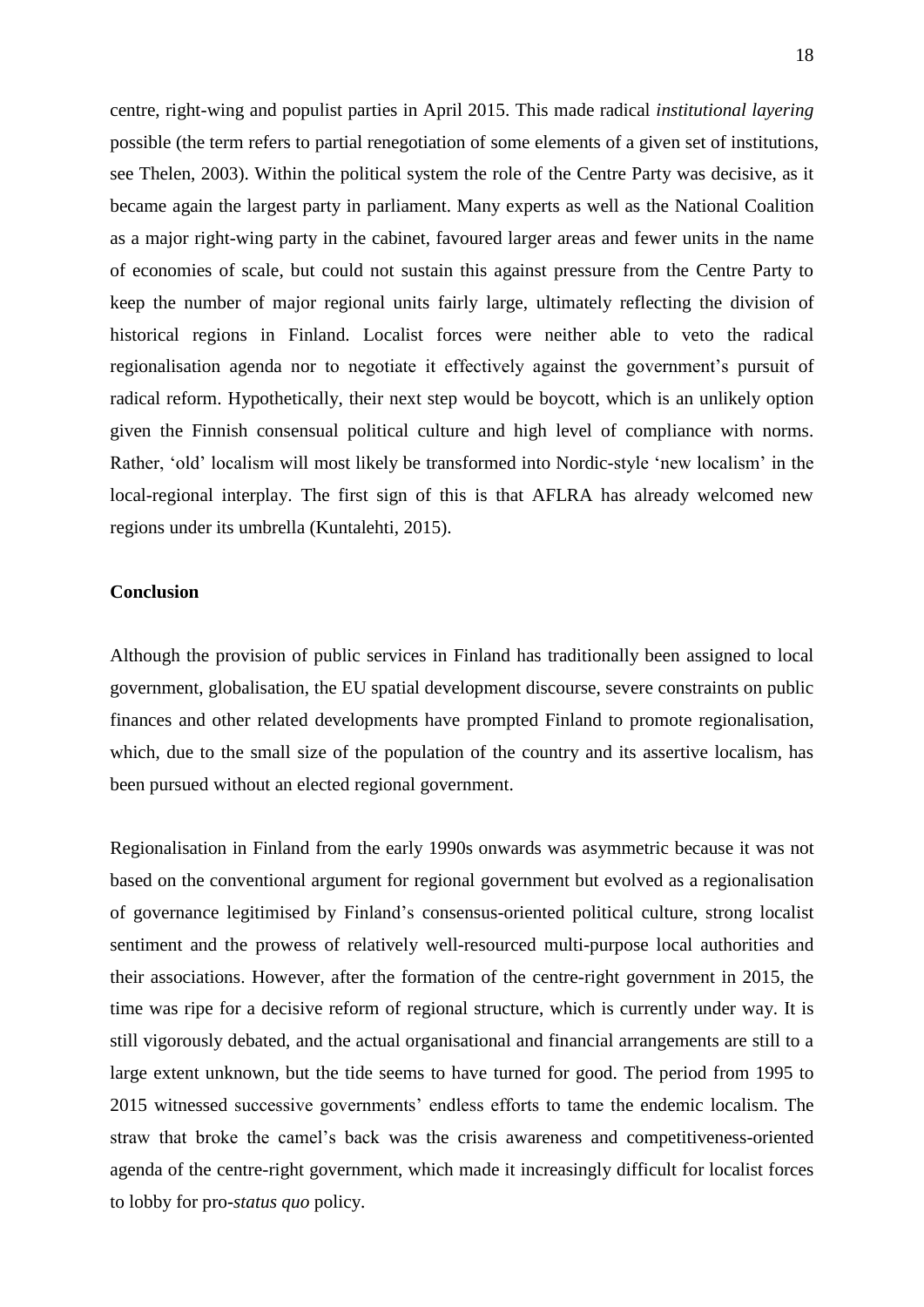The picture we painted of the case of Finland reveals some critical aspects of the dynamics of territorial reform, which, together with similar country cases, contributes to the accumulation of knowledge of the political and administrative realities of such reforms, including the motivation and impact of localist forces. A future challenge in this respect is to elaborate the institutionalist explanatory scheme further so as to better assess the nature of path dependence and the emergence of both incremental changes and critical junctures in the reforms as a reflection of the given structural and cultural contexts. In such a wider explanatory scheme it would be easier to provide a contextual view of the locus of localism. In addition, it is increasingly important to learn more about the interplay of exogenous and endogenous factors, which through the reform discourses affect social action and evidently also the social causation associated with the direction and outcomes of territorial reforms.

## **References**

AFLRA (2005) *Lausunto valtioneuvoston selonteosta Parempaa palvelua, tehokkaampaa hallintoa* [Statement on the cabinet's report Better Service, More Efficient Administration]. Lausunto sisäasiainministeriölle 4.2.2005, dnro 75.2/90/2005. Helsinki: Suomen Kuntaliitto. Available at: http://www.kunnat.net/fi/Kuntaliitto/yleiskirjeetlausunnot/lausunnot/2005/Sivut/75.2-90-2005.aspx (accessed 3 March 2016).

Airaksinen J (2009) *Hankala hallinnonuudistus*. [The troublesome nature of administrative reform]. Acta Universitatis Tamperensis 1397. Tampere: Tampereen yliopisto.

Airaksinen J and Haveri, A (2012) How do local governments change? Variations in time and place for conflicts in different reforms. *Kunnallistieteellinen aikakauskirja* 40(4): 301-312.

Amenta E (2009) Making the Most of an Historical Case Study: Configuration, Sequence, Casing, and the US Old-Age Pension Movement. In: Byrne D and Ragin CC (eds) *The SAGE Handbook of Case-Based Methods*. London: Sage, pp. 351-366.

Amenta E and Ramsey KM (2010) Institutional Theory. In: Leicht KT and Jenkins JC (eds) *Handbook of Politics: State and Society in Global Perspective*. New York: Springer, pp. 15- 39.

Andersson K and Sjöblom S (2013) Localism in Finland: The changing role and current crisis of the Finnish municipal system. *Local economy* 28(3): 240-256.

Bailey SJ, Valkama P and Salonen S (2014) The EU's Public Finance Crisis: Causes, Consequences and Cure. *Public Money and Management* 34(2): 83-90.

Baldersheim H and Ståhlberg K (eds) (1994) *Towards the self-regulating municipality: Free communes and administrative modernization in Scandinavia*. Brookfield, VT: Dartmouth Publishing Company.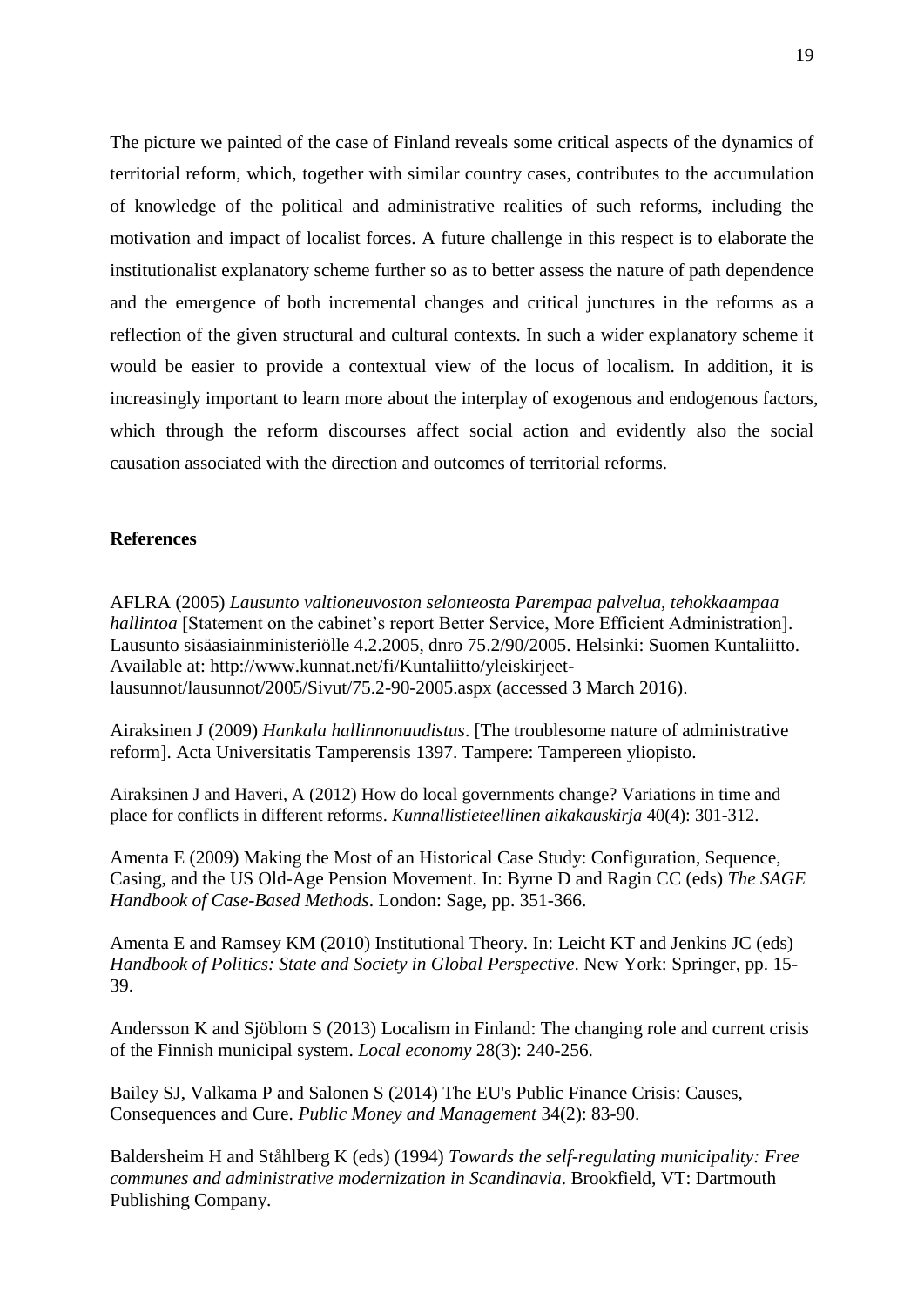Barnes WR and Foster KA (2012) *Toward a More Useful Way of Understanding Regional Governance*. A paper for presentation at the September 2012 conference of the European Urban Research Association, Vienna, Austria. Available at: http://brr.berkeley.edu/wp-content/uploads/2012/10/Barnes-Foster-Toward-a-more-usefulway-of-understanding-regional-governance.pdf (accessed 12 October 2015).

Bertrana X and Heinelt H (2013) The Second Tier of Local Government in the Context of European Multi-Level Government Systems: Institutional setting and prospects for reform. *Revista catalana de dret public* 46: 73-89.

Blomqvist P and Bergman P (2010) Regionalisation Nordic Style: Will Regions in Sweden Threaten Local Democracy? *Local Government studies* 36(1): 43-74.

Briffault R (1999) *Localism and Regionalism*. [Columbia Law School, Public Law and Legal](javascript:WinOpen(213270);)  [Theory Working Paper No. 1,](javascript:WinOpen(213270);) August 1999. Available at: http://dx.doi.org/10.2139/ssrn.198822 (accessed 12 October 2015).

Bukowski JJ (2000) Complexity Matters: The Re-distribution of Authority in Spain and Portugal. In: Bukowski JJ and Rajagopalan S (eds) *Re-distribution of Authority: A Cross-Regional Perspective*. Westport, CT: Praeger, pp. 93-121.

Capoccia G and Kelemen D (2007) The study of critical junctures: theory, narrative and counterfactuals in historical institutionalism. *World Politics* 59(3): 341-369.

Chorianopoulos I (2012) State spatial restructuring in Greece: forced rescaling, unresponsive localities. *European Urban and Regional Studies* 19(4): 331-348.

Gains F, John P and Stoker G (2005) Path Dependency and the Reform of English Local Government. *Public Administration* 83: 25-45.

Griffin L (1992) Temporality, Events, and Explanation in Historical Sociology: An Introduction. *Sociological Methods & Research* 20(4): 403-427.

Hartwich O (2013) *A Global Perspective on Localism*. Occasional Paper. Wellington: The New Zealand Initiative and LGNZ. Available at: http://www.lgnz.co.nz/assets/Publications/A-global-perspective-on-localism.pdf (accessed 1 March 2016).

Haveri A (2003) Intermunicipal Cooperation as a Part of Local Governance. *Finnish Local Government Studies* 4: 316-325.

Haveri A (2006) Regional reorganisation in Finland: Local-level strategic choice or forced amalgamation. In: Salet WGM (ed) *Synergy in Urban Networks: European Perspectives and Randstad Holland*. The Hague: SDU Publishers, pp. 227-247.

Haveri A, Airaksinen J and Jäntti A (2015) The Kainuu Regional Experiment: Deliberate and unintended effects of scaling local government tasks to the regional level. *Scandinavian Journal of Public Administration* 19(4): 29-47.

Helsingin Sanomat (28 October 2015) Suomeen tulee sittenkin suuri kuntauudistus [Finland will have its Great Municipal Reform, after all]. [Pääkirjoitus](http://www.hs.fi/paakirjoitukset/) (editorial), Teija Sutinen, *Helsingin Sanomat*, 28.10.2015, päivitetty 2.11.2015. Available at: http://www.hs.fi/paakirjoitukset/a1445922363340 (accessed 3 March 2016).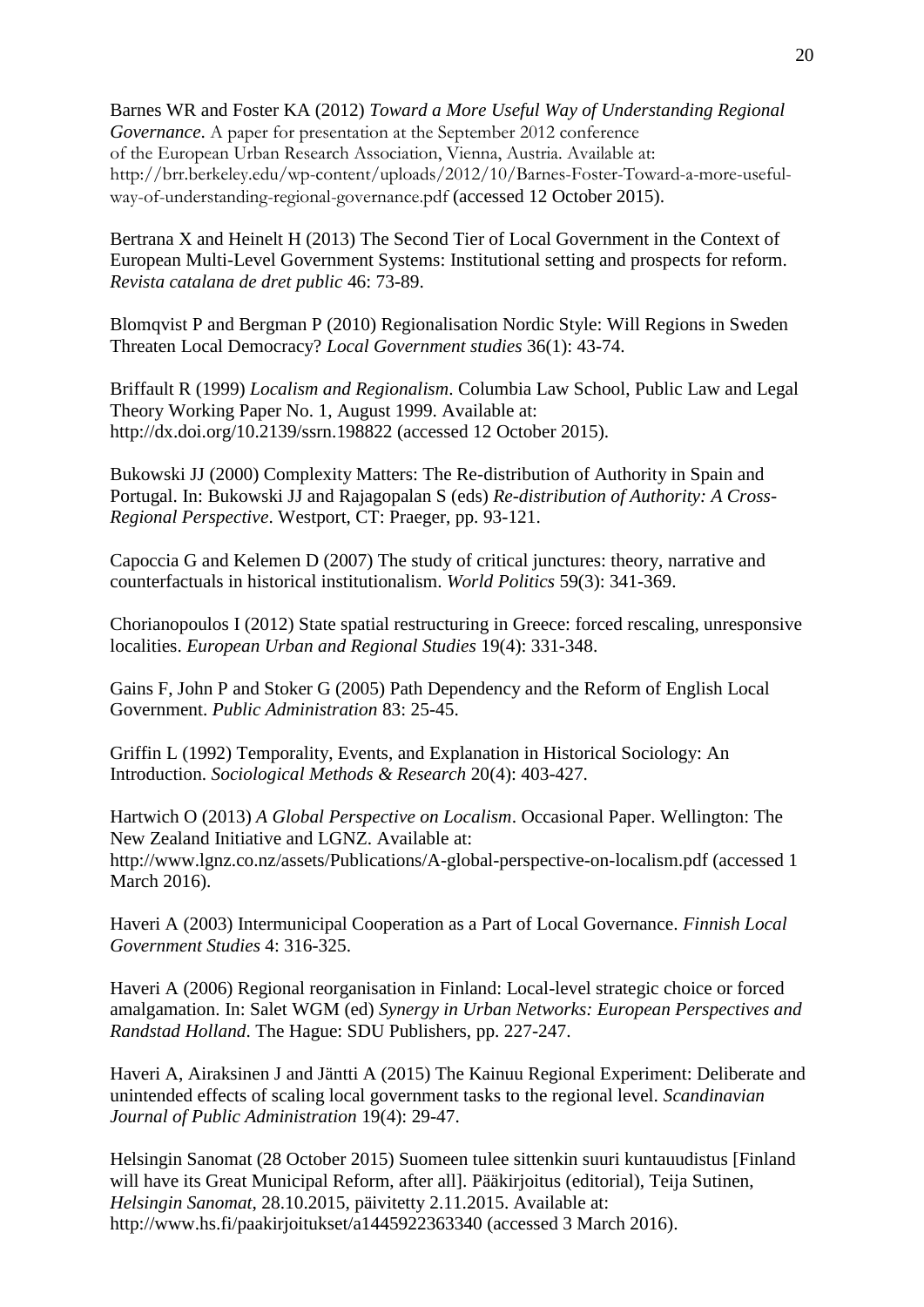Henning M, Stam E and Wenting R (2013) [Path Dependence Research in Regional Economic](http://www.tandfonline.com/doi/abs/10.1080/00343404.2012.750422)  [Development: Cacophony or Knowledge Accumulation?](http://www.tandfonline.com/doi/abs/10.1080/00343404.2012.750422) *Regional Studies* 47(8): 1348-1362.

Hildreth P (2011) What is localism, and what implications do different models have for managing the local economy? *Local Economy* 26(8): 702-714.

Howlett M (2003) Administrative styles and the limits of administrative reform: A neoinstitutional analysis of administrative culture. *Canadian Public Administration* 46: 471–494.

Hämäläinen K and Moisio A (2011) *Kainuun hallintokokeilun kustannusvaikutukset* [Cost effectiveness of Kainuu Regional Self-Government Experiment]. VATT Muistiot 16. Helsinki: Valtion taloudellinen tutkimuskeskus.

Hörnström L (2010) Redistributive regionalism: Narratives on regionalisation in the Nordic periphery. Research Report 2010:2. Umeå, Sweden: Umeå University. Available at: http://www.diva-portal.org/smash/get/diva2:318821/FULLTEXT01.pdf (accessed 12 October 2015).

Hörnström L (2013) Strong Regions within the Unitary State: The Nordic Experience of Regionalization. *Regional and Federal Studies* 23(4): 427-443.

Kallio O and Tolppi R (2012) *Alueellinen pelastustoimi seitsemän toimintavuoden jälkeen – Muutoksia ja kokemuksia aluepelastuksesta 2004-2010* [Regional Rescue Service after Seven Years of Operation]. Seurantatutkimuksen 3. vaiheen loppuraportti. Helsinki: Suomen Kuntaliitto.

Kettunen P (2009) Regional policy-making in Finland: governance of networks or just topdown steering? *Croatian Public Administration - a Journal for Theory and Practice of Public Administration* 9: 107-123.

Kettunen P and T Kungla (2005) Europeanization of sub-national governance in unitary states: Estonia and Finland. *Regional and Federal Studies* 3: 353-378.

Kingdon J (1984) *Agendas, Alternatives, and Public Policies*. New York: Longman.

Kingston C and Caballero G (2009) Comparing theories of institutional change. *Journal of Institutional Economics* 5(2): 151-180.

Knox C (2002) *Public Service Reform*. Briefing Paper for the Review of Public Administration (Northern Ireland). 26 September 2002. Belfast, Northern Ireland: The Review of Public Administration (RPA).

Kull M (2009) Local and Regional Governance in Finland: A Study on Institutionalisation, Transformation and Europeanization. *Halduskultuur* 10: 22-39.

Kuntalehti (20 November 2015) Koskinen: Itsehallintoalueet sopivat Kuntaliittoon [Koskinen: Self-governing areas are fit to Municipal Association]. *Kuntalehti* 20.11.2015, by Eero Karisto. Available at: http://kuntalehti.fi/kuntauutiset/paatoksenteko/koskinen-sote-alueetsopivat-kuntaliittoon/ (accessed 5 March 2016).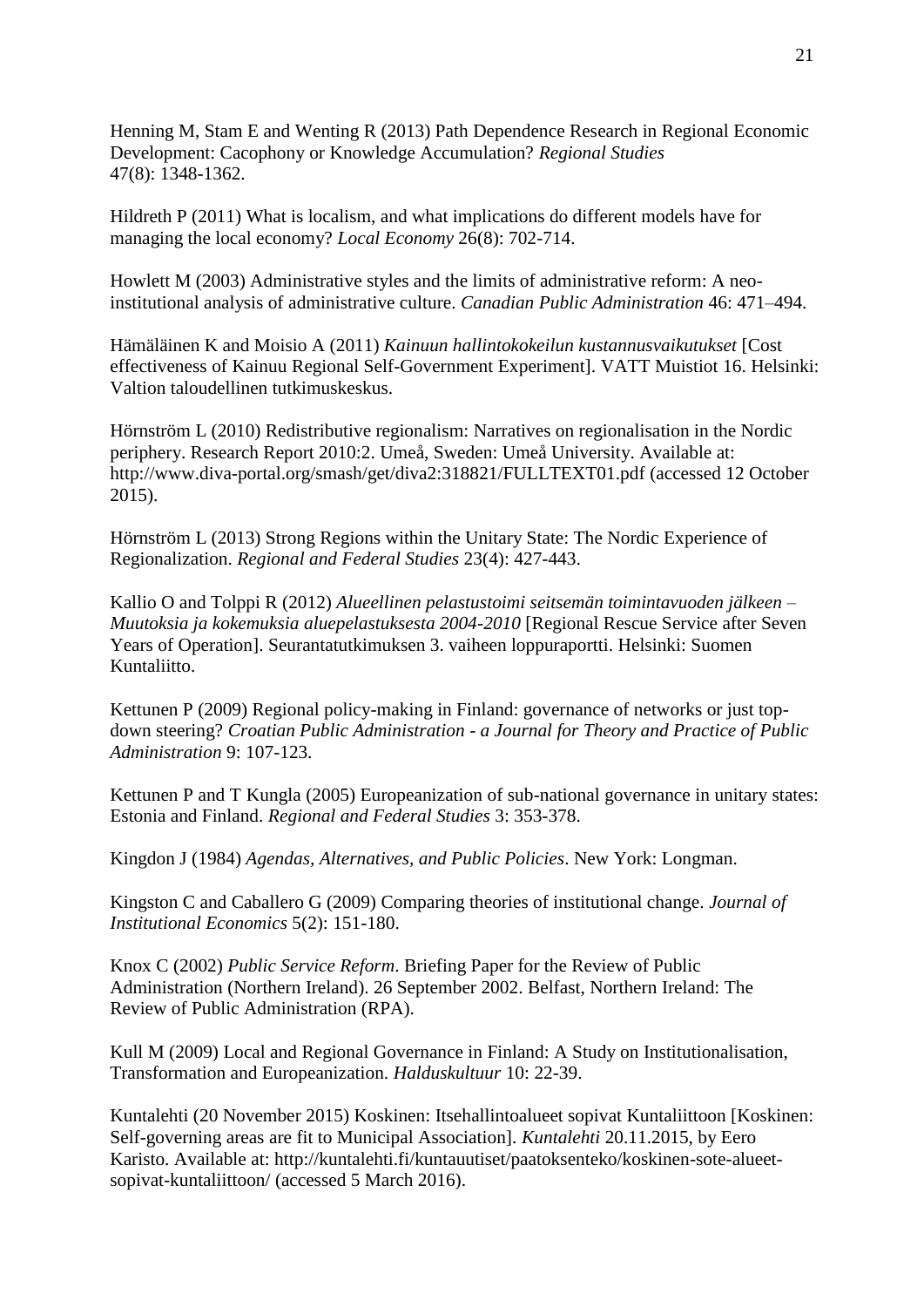Leskinen H (2005) *Self-government experiment in Kainuu region*. 120105HL. Available at: http://www.kainuu.fi/fi\_tied04/Self\_government\_experiment\_020105.doc (accessed 12 October 2015).

Lieberman ES (2001) Causal inference in historical institutional analysis: A specification of periodization strategies. *Comparative political studies* 34(9): 1011-1035.

Lind T (2013) Regional policy and the role of the regional level in Finland, Norway and Sweden: A comparative study. In: Lundmark L and Sandström C (ed) *Natural resources and regional development theory*. Umeå universitet GERUM Kulturgeografisk arbetsrapport. Umeå: Institutionen för geografi och ekonomisk historia, pp. 52-68.

Lähteenmäki-Smith K et al. (eds) (2006) *Local and Regional Reform Processes in Norden*. Helsinki: The Association of Finnish Local and Regional Authorities.

Mahoney J (2000) Path Dependence in Historical Sociology. *Theory and Society* 29(4): 507- 548.

Malloy TH (2013) Nordic (Minority) Autonomies and Territorial Management in Europe: Empowerment through Regionalisation? *International Journal on Minority and Group Rights* 20: 85-106.

Markey S, Pierce JT, Vodden K and Roseland M (2005) *Second Growth: Community Economic Development in Rural British Columbia*. Vancouver: UBC Press.

Massetti E and Toubeau S (eds) (2014) *The Party Politics of Territorial Reforms in Europe*. Abingdon, UK: Routledge.

Mayr A (ed) (2008) *Language and Power: An introduction to institutional discourse*. London: Continuum International Publishing Group.

Meier G (ed) (1991) *Politics and policy making in developing countries*. San Francisco: International Center for Economic Growth Press.

Meklin P and Pekola-Sjöblom M (eds) (2013) *The reform to restructure municipalities and services in Finland: A research perspective*. Helsinki: Association of Finnish Local and Regional Authorities.

Mennola E (1999) The institutionalization of regions in Finland: a historical perspective. *Kunnallistieteellinen aikakauskirja* 27(3): 385-395.

Ministry of Social Affairs and Health (2014) *Social welfare and health care reform*. Helsinki: Ministry of Social Affairs and Health. Available at: http://www.stm.fi/en/ministry/strategies/service\_structures (accessed 12 October 2015).

MoF (2008) *Regional self-government experiment in Kainuu region; III intermediate report*. Helsinki: Ministry of Finance.

Moore C (1991) Reflections on the New Local Political Economy: resignation, resistance and reform. *Policy & Politics* 19(2): 73-86.

Moore M (2014) *Localism: a philosophy of government*. Fourth edition. Arkansas: The Ridge Enterprise Group.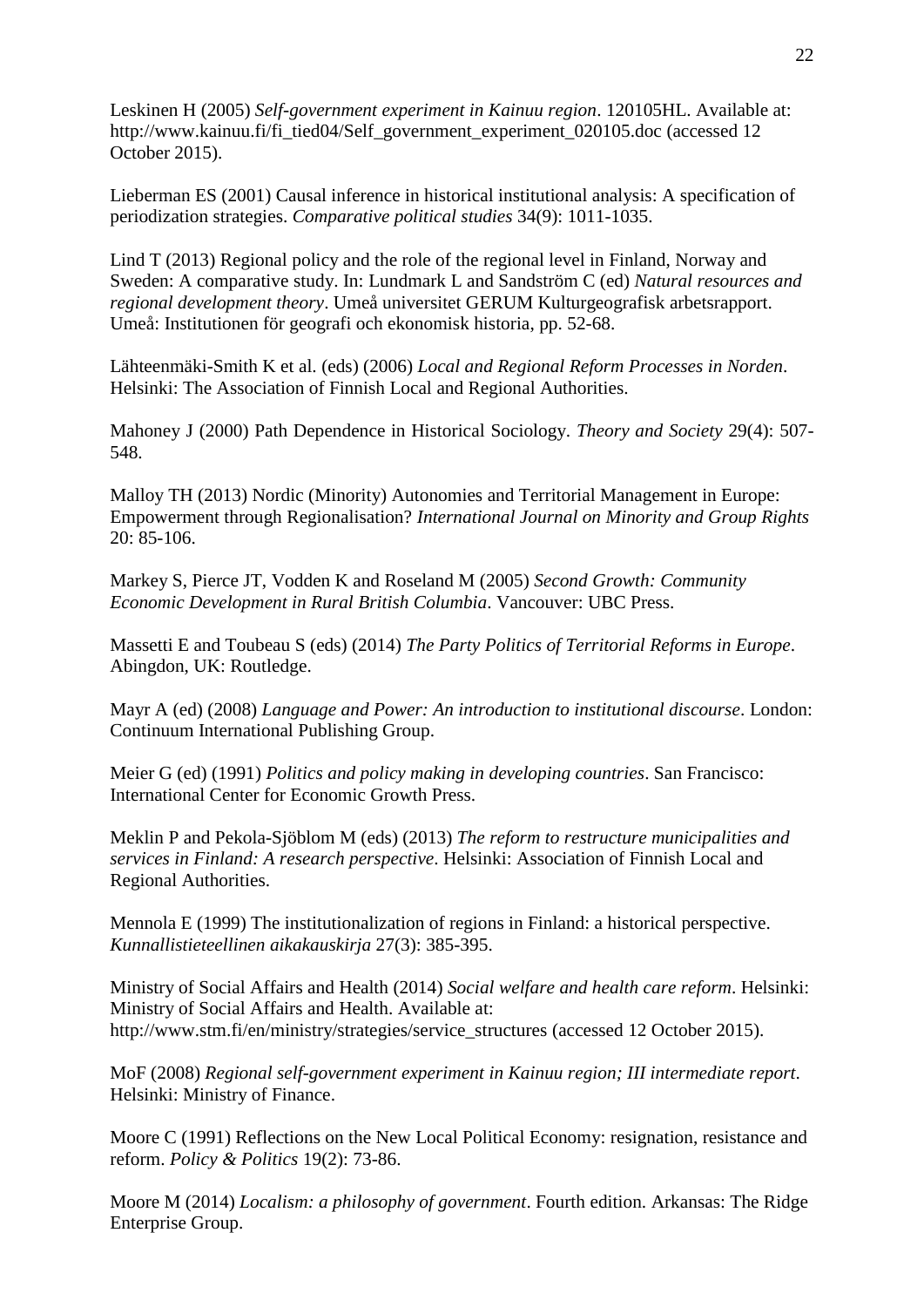Nyholm I (2008) Keskijohto kuntamuutoksen näkijänä ja kokijana. [Middle management as the observer and participant in local government change]. Acta Electronica Universitatis Tamperensis: 705. ACTA-sarja. Helsinki: Suomen Kuntaliitto.

Nyholm I (2011) Kunta-valtio-suhteen muodonmuutos – linjakkaasta liitosta monimuotoisten mekanismien määrittämäksi kokonaisuudeksi [Metamorphosis of the local government-state relationship: from streamlined union to a whole determined by multiple mechanisms]. In: Haveri A, Stenvall J and Majoinen K (eds) *Kunnallisen itsehallinnon peruskivet*. Helsinki: Suomen Kuntaliitto, pp. 128-140.

OECD (2014) *OECD Regional Outlook 2014: Regions and Cities: Where Policies and People Meet*. OECD Publishing. Available at: http://dx.doi.org/10.1787/9789264201415-en (accessed 3 March 2016).

Paasi A and Zimmerbauer K (2011) Theory and practice of the region: a contextual analysis of the transformation of Finnish regions. *Treballs de la Societat Catalana de Geografia* 71-72: 163-178.

Page EC (1991) *Localism and Centralism in Europe: The Political and Legal Bases of Local Self-Government*. Oxford: Oxford University Press.

Pedersen HH (2013) Is measuring interest group influence a mission impossible? The case of interest group influence in the Danish parliament. *Interest Groups & Advocacy* 2(1): 27–47.

Phillips N, Lawrence TB and Hardy C (2004) Discourse and Institutions. *Academy of Management Review* 29(4): 635–652.

Pratchett L (2004) Local Autonomy, Local Democracy and the 'New Localism'. *Political Studies* 52(2): 358–375.

Prime Minister's Office (2015) *Finland, a Land of Solutions: Strategic Programme of Prime Minister Juha Sipilä's Government, 29 May 2015*. Government Publications 12/2015. Available at:

http://valtioneuvosto.fi/documents/10184/1427398/Ratkaisujen+Suomi\_EN\_YHDISTETTY\_ netti.pdf/8d2e1a66-e24a-4073-8303-ee3127fbfcac (accessed 7 March 2016).

Pritoni A (2014) *How To Measure Interest Group Influence: Evidence From Italy*. ECPR Joint Sessions of Workshops 2014. Universidad de Salamanca, España, 10-15 April 2014. Available at: http://ecpr.eu/filestore/paperproposal/2dc6215d-86ad-4dbb-b157 b4895df37fe9.pdf (accessed 3 March 2016).

Prytherch D (2009) New Euroregional territories, old Catalanist dreams? Culture and economy in the discursive construction of the Mediterranean Arc. *European Urban and Regional Studies* 16(2): 131-145.

Rees J and Rose N (2015) New 'new localism' or the emperor's new clothes: diverging local social policies and state–voluntary sector relations in an era of localism. *Voluntary Sector Review* 6(1): 81-91.

Schmidt VA (2008) Discursive Institutionalism: the explanatory power of ideas and discourse. *Annual Review of Political Science* 11: 303-326.